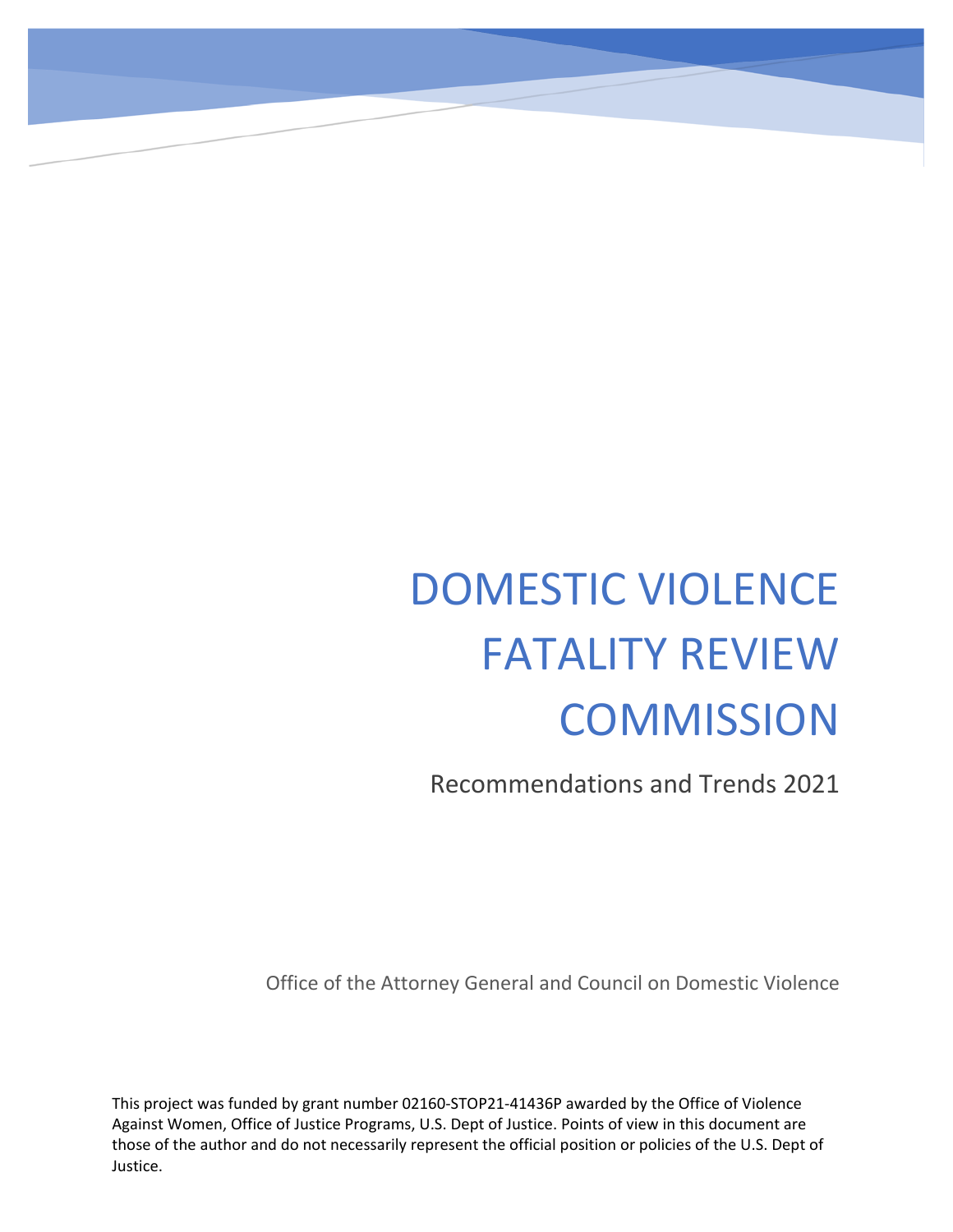## **Introduction**

Earlier this year, the Commission released a statistical report that is publicly available on [the Attorney](https://ago.vermont.gov/reports/)  [General's website's Reports page.](https://ago.vermont.gov/reports/) For the reader's convenience, that report is attached here as well. See Attachment 1.

This report outlines recommendations and trends that the Commission has discussed over the past two years.

## **Background**

The Vermont Domestic Violence Fatality Review Commission was created by statute in 2002. The purpose of the Commission is to collect data and conduct in-depth reviews of domestic violence related fatalities to better understand how the fatalities occurred and what can be done to prevent them. Under 15 V.S.A §1140, the Commission was established with the following purposes:

(1) to examine the trends and patterns of domestic violence-related fatalities in Vermont;

(2) to identify barriers to safety, the strengths and weaknesses in communities, and systemic responses to domestic violence;

(3) to educate the public, service providers, and policymakers about domestic violence fatalities and strategies for intervention and prevention;

(4) to recommend policies, practices, and services that will encourage collaboration and reduce fatalities due to domestic violence.

Commission proceedings and meetings are confidential by statute. The Commission reports its findings and recommendations to the Governor, the General Assembly, the Chief Justice of the Supreme Court and the Vermont Council on Domestic Violence. This report and all past reports of the commission are publicly available on th[e Attorney General's website's Reports page.](https://ago.vermont.gov/reports/)

The following recommendations are based on case reviews conducted by the Commission. The Commission reviews Vermont Department of Health data provided by the Medical Examiner and law enforcement records for all homicides and some fatalities to determine if they are domestic violence related. Of these, the Commission selects a few cases to review in depth. The Commission draws conclusions from the reviews and makes the recommendations like those contained in this report. Over the past two years, the Commission is proud that it continued to meet regularly during COVID remotely and completed two in-depth case reviews.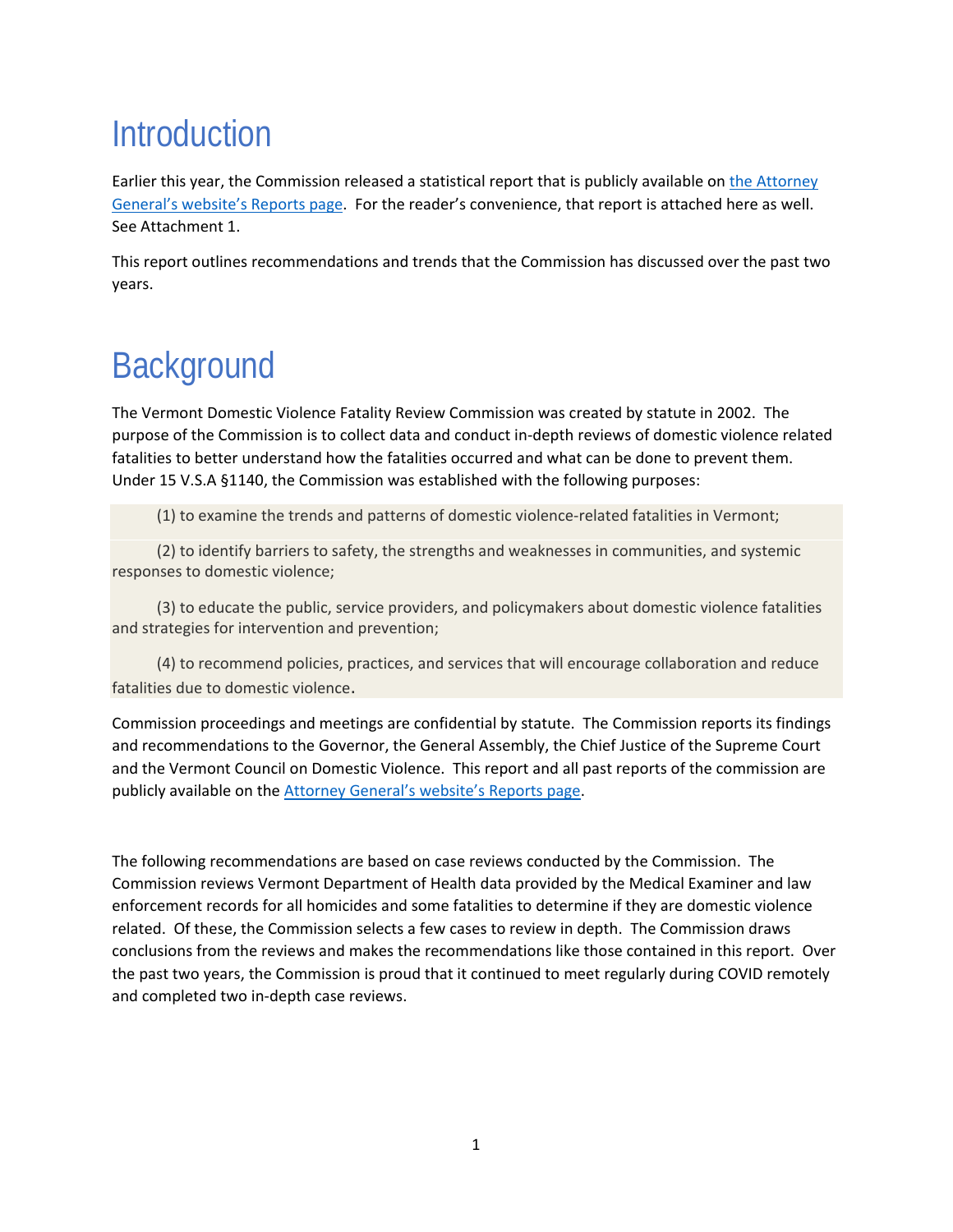## List of Current Commission Members

15 VSA 1140(b) states that the Commission shall have 17 members appointed from agencies specified in the statute. The current members are:

| <b>Name</b>                   | <b>Position</b>                                                  | Organization                                                            |  |
|-------------------------------|------------------------------------------------------------------|-------------------------------------------------------------------------|--|
| Dr. Tania Bertsch             | Physician                                                        | <b>UVMMC (Retired)</b>                                                  |  |
| <b>Kate Brayton</b>           | <b>Victim Services Director</b>                                  | <b>Vermont State Police</b>                                             |  |
| Shawn Burke                   | Chief                                                            | S. Burlington Police Dept.                                              |  |
| <b>Melissa Deas</b>           | Representative                                                   | <b>Coalition of Domestic Violence</b><br><b>Accountability Programs</b> |  |
| Jennifer Firpo                | Law Enforcement Certification and<br><b>Training Coordinator</b> | Vermont Police Academy                                                  |  |
| <b>Carolyn Hanson</b>         | <b>Assistant Attorney General</b>                                | <b>Office of the Attorney General</b>                                   |  |
| Susan Hardin                  | Survivor                                                         |                                                                         |  |
| <b>Emily Hawes</b>            | <b>Director of Mental Health Services</b>                        | <b>AHS</b>                                                              |  |
| <b>Heather Holter</b>         | Coordinator                                                      | Vermont Council on Domestic Violence                                    |  |
| Kerrie Johnson                | <b>Assistant Defender General</b>                                | <b>Office of the Defender General</b>                                   |  |
| <b>Gary Marvel</b>            | <b>Field Operations Manager</b>                                  | <b>Department of Corrections</b>                                        |  |
| Dr. Mariah<br><b>McNamara</b> | Physician                                                        | <b>UVMMC Emergency Dept.</b>                                            |  |
| Sarah Robinson                | Deputy Director                                                  | VT Network Against Domestic and<br>Sexual Violence                      |  |
| <b>Julie Ryley</b>            | <b>Director Domestic and Sexual Violence</b><br>Unit             | Dept. of Children and Families                                          |  |
| Kirstin Schoonover            | <b>Superior Court Judge</b>                                      | VT Judiciary                                                            |  |
| Dr. Steve Shapiro             | <b>Chief Medical Examiner</b>                                    | Dept. of Health                                                         |  |
| <b>Tracy Shriver</b>          | State's Attorney                                                 | Windham                                                                 |  |
| <b>Kimberly Swartz</b>        | Director of Adolescent and<br><b>Reproductive Health</b>         | Dept. of Health                                                         |  |
| Dan Trudeau                   | Major                                                            | <b>VT State Police</b>                                                  |  |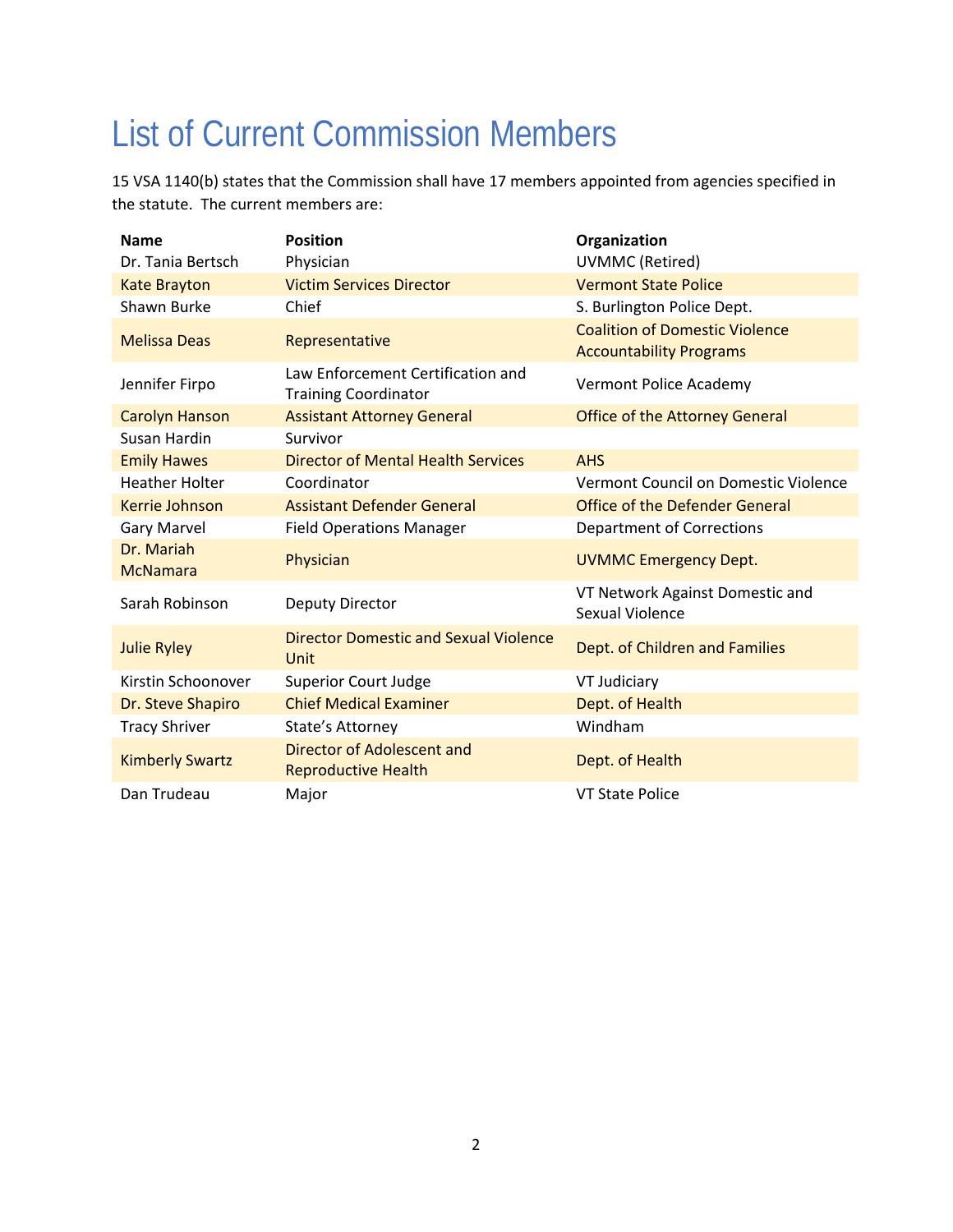## What is the Commission's definition of a domestic violence related fatality?

The data that the Commission reports on domestic violence homicides includes only those cases that the Office of the Chief Medical Examiner has ruled as a homicide. It does not include suicides and other deaths that may be related to a domestic violence incident. However, the Commission is empowered to review in-depth any domestic violence related fatality and the Commission uses the following criteria to make that determination:

- the responsible party was related to the victim as a "family member" according to the "plain and commonly accepted meaning" of the term
- the responsible party and victim were related as "household members" as defined under the Abuse Prevention Act at 15 V.S.A. § 1101(2)
- the responsible party killed an estranged partner's current "household member"
- the responsible party killed a current partner's estranged "household member"
- the responsible party killed a family member's current or estranged "household" member"
- the responsible party killed bystander(s) while attempting to harm family or "household members"
- the responsible party is a law enforcement officer forced to kill in the line of duty when responding to a domestic violence incident;
- a law enforcement officer is killed in the line of duty when responding to a domestic violence incident;
- the fatality is domestic violence related but is ruled a justifiable homicide;
- the fatality is a murder-suicide matter involving family or household members;
- the fatality is a suicide with a documented history of domestic violence to include victim suicide, alleged perpetrator suicide as violent act in front of family or household members, alleged perpetrator suicide by law enforcement, and teen suicide
- the fatality is a substance abuse related death (chronic abuse, suicide, overdose) that is related to domestic violence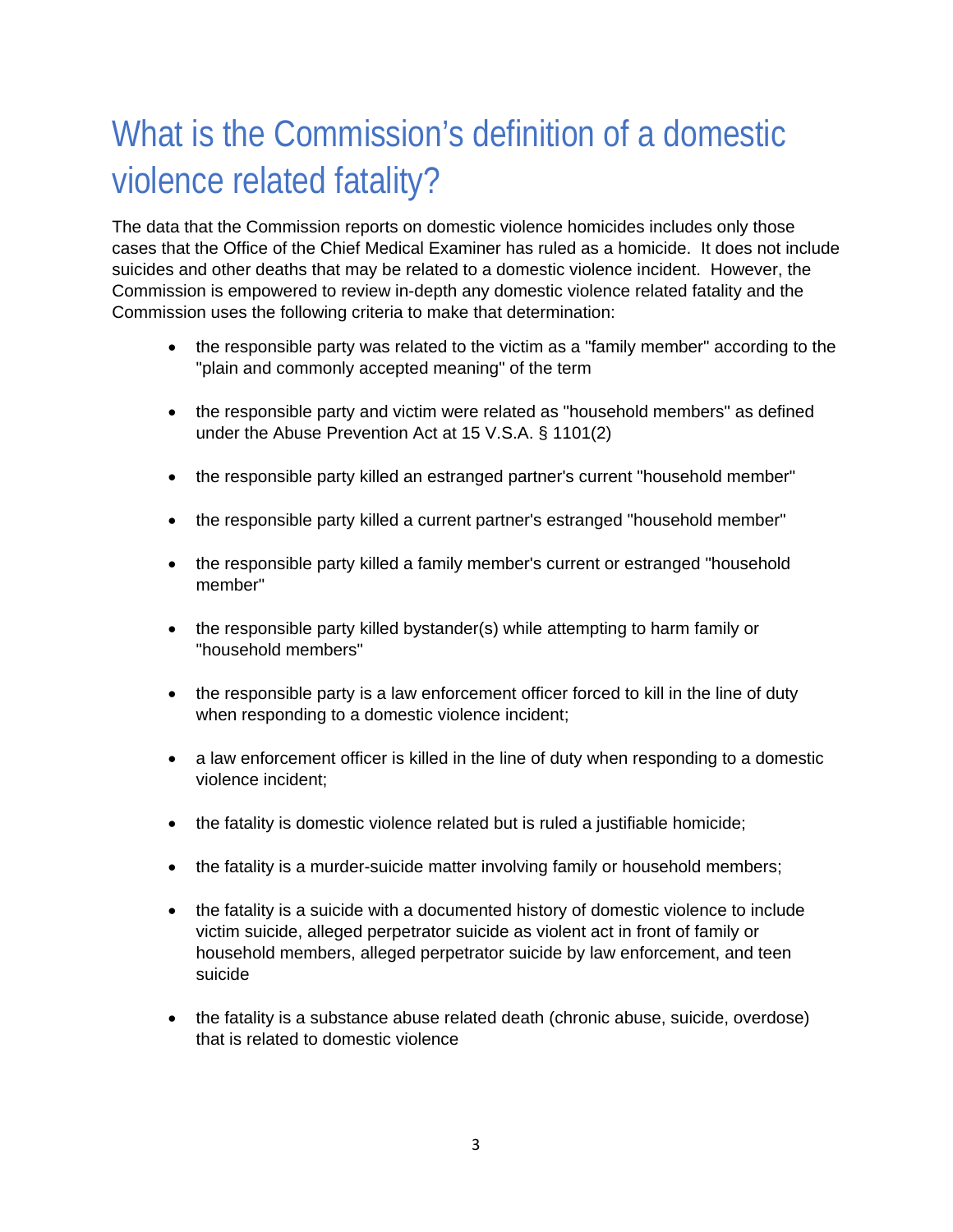## Recommendations

The Commission makes recommendations to the appropriate parties based on information gathered during the case review process. Our focus is to find common threads and base our recommendations on those. Occasionally we do make recommendations based on a single case review.

#### 1. **Education and Training Around Use of Language**

The Commission believes that the language used by those in authority has an impact on how the community views domestic violence. Word choice can, even inadvertently, reinforce bias and stereotypes that minimize the actions of the perpetrator and/or imply that the victim is to blame for the violence. The Commission has worked with Vermont State Police to create a simple template (Attachment 2) for law enforcement to use when responding to media questions in person or in a press release. The Commission wishes to thank Public Information Officer Adam Silverman for speaking with us and guiding this process.

#### **Recommendations:**

- That the DV Council review and approve the template for language guidance for law enforcement (Attachment 2)
- Once approved, the Police Academy distribute this template on language guidance to all officers and incorporate it into training at the Academy.
- That the Criminal Justice Training Council consider creating a short course for senior level officers to practice conducting a press conference and/or media interviews to best convey accurate information about domestic violence that does not reinforce stereotypes. This could be modeled on similar courses offered by the FBI such as Media and P[ublic Relations. This](https://fbileeda.org/page/MediaPubRel_Landing/Media-and-Public-Relations.htm) course should offer officers the chance to practice conducting a news conference in front of a camera and obtain feedback on their communication skills.
- Journalists reporting on domestic violence incidents consult [this resource](http://www.dvonlineguide.org/en/best-practices) from the Rhode Island Coalition Against Domestic Violence in order to further their education and awareness about the potential impact of language, and if reporting on strangulation, to consult this [Strangulation](http://www.familyjusticecenter.org/wp-content/uploads/2019/11/Strangulation-Media-Guide-Final-2019.pdf) [Media Guide](http://www.familyjusticecenter.org/wp-content/uploads/2019/11/Strangulation-Media-Guide-Final-2019.pdf) from 2019.
- 2. **Maximize Use of Social Media to Spread Awareness and Support for Domestic Violence Survivors** Unfortunately, there is still a lot of stigma surrounding domestic violence. The Commission believes that the power of social media can be an effective tool to reduce the stigma. Social media can be used to build positive messages of hope, and to connect community members with resources when they or a loved one need help. The Commission plans to use the strength of its multidisciplinary team to promote a uniform message across agencies, both governmental and non-profit. The initial effort by the Commission took place on October 10, 2021 during Domestic Violence Awareness Month. The image and message shared by Commission members is attached (Attachment 3). The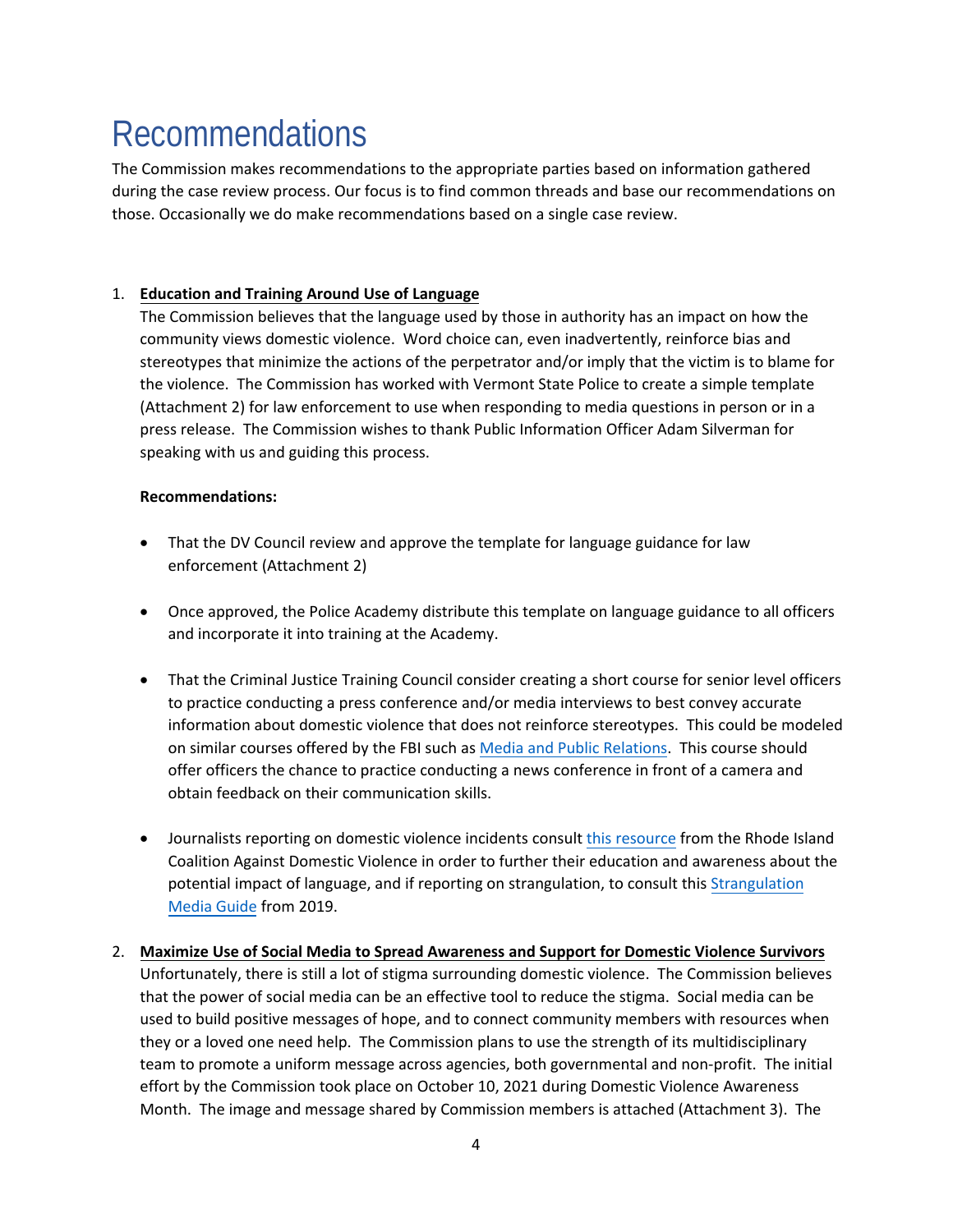Commission wishes to thank Jessica Barquist, Director of Policy and Organizing for the Vermont Network Against Domestic and Sexual Abuse, for her help with this effort.

#### **Recommendations**:

- That the Commission work in partnership with the Vermont Network Against Domestic and Sexual Abuse and the Department of Health to help our members bring more visibility to domestic violence prevention messaging and raise awareness about existing resources.
- Commission leadership will collaborate with the Center for Crime Victim Services through [their](https://www.ccvs.vermont.gov/about/social-media)  [podcast "The Mend"](https://www.ccvs.vermont.gov/about/social-media) to inform a wider audience about the work of the Commission, the role that the workplace can have in addressing domestic violence, and other topics related to domestic violence awareness and prevention.

#### **3. Improve Awareness About Safety Risks Associated with Wireless Coverage Gaps**

The lack of wireless phone coverage in remote areas of Vermont is an ongoing concern. While the state has recognized the problem this creates in economic terms, the lack of coverage also creates a safety risk for those who are experiencing domestic violence. Emergency calls from remote areas often have a longer response time for emergency services due to the geographic location and lack of a local 24-hour police department nearby. During the case review process, the Commission met with members of the E911 board to discuss how dropped calls are addressed and other communication issues. The Commission wishes to thank E911 director Barb Neal, State Police PSAP Administrator James Cronan, and Howard Alden and Ashley Happy, training coordinators for E911, for their help in educating the commission about these issues and willingness to work on a public education campaign to address the issues raised.

#### **Recommendation**:

• The Commission will work with the E911 board on its efforts to increase public awareness about how to place a 911 call and what to expect; promote the option to text 911 if a call isn't possible; and highlight the limitations of some phone systems ability to connect with 911.

#### **4. The Judiciary's Role in Limiting Defendant's Access to Firearms**

At the temporary order stage, the court may require defendants to surrender their firearms if the court believes that the firearms pose a risk to plaintiff or plaintiff's children. If a final order is issued, defendant is barred by federal law from purchasing, possessing or controlling a firearm for the duration of the order. In some instances, defendants will nevertheless have ready access to firearms that belong to others living in the same household. There is no requirement in Vermont that firearms be stored in a safe manner and many firearms are left loaded in an unsecured place. According to the Department of Health, 43% of Vermonters store at least one firearm near or in their home. Of those, 17% keep them loaded and 65% of those with a loaded firearm keep it unlocked. [\(DOH Firearm Storage Safety data sheet 12/19\)](https://www.healthvermont.gov/sites/default/files/documents/pdf/HS_BRFSS_Firearm_Storage_Safety.pdf).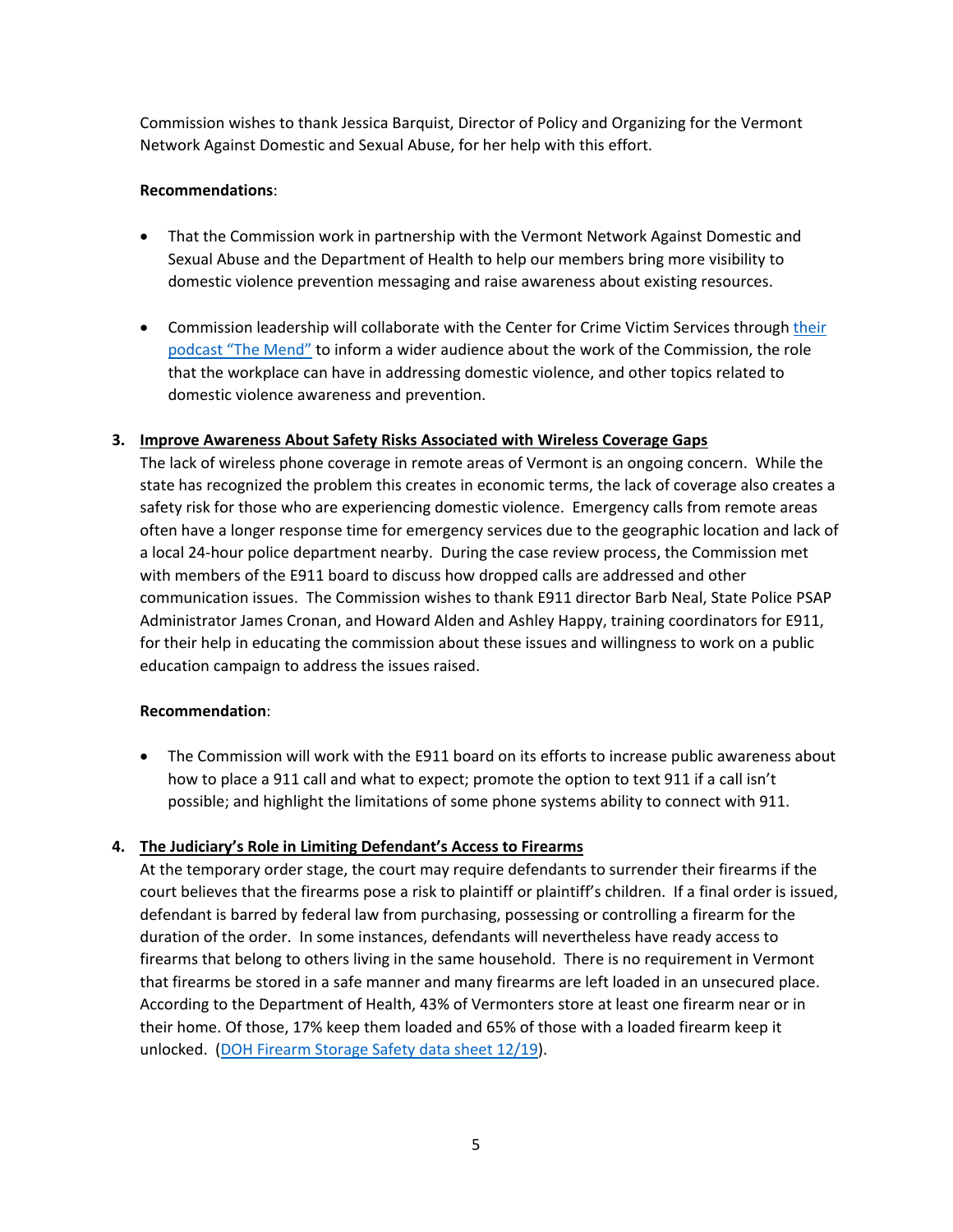When coupled with the longer response time in rural areas, ready access to a firearm can place a domestic violence victim at grave risk.

#### **Recommendations:**

- When crafting abuse prevention orders, the Commission recommends that the judiciary prohibit defendants from residing in a home where firearms are present.
- At the final hearing, that the court inquire about where a defendant plans to live when issuing an order to vacate a shared residence in a relief from abuse proceeding and ensure that defendant understands that they may not reside in a household that has firearms.

#### **5. Legislative Action Regarding Defendant's Access to Firearms**

The presence of firearms greatly increases the lethality risk in cases involving domestic violence. Nationally, the presence of a gun in a domestic violence situation can increase the risk of homicide for a woman by 500%. J.C. Campbell, D.W. Webster, J. Koziol-McLain, et al., "Risk factors for femicide within physically abusive intimate relationships: results from a multi-site case control study," 93 Amer. J. of Public Health 1089-1097 (2003). In Vermont, of the 167 adult deaths since 2004, 94 (56%) were caused by firearms. When a victim of domestic violence takes any step that seeks to limit their abusive partner's power and control, such as applying for a relief from abuse order, it can be a very dangerous time. It is important that courts have clear authority to act swiftly at this stage in the proceedings to address one of the primary lethality factors In a domestic violence situation, access to a firearm.

#### **Recommendation:**

• That the legislature codify in statute the court's inherent authority to order defendants at the temporary relief from abuse order stage to surrender firearms and prohibit defendant from purchasing or possessing a firearm for the duration of the order.

#### 6. **Legislative Action Regarding Safe "Stand-by" Process**

The Commission recognizes that a standardized, affordable process for all parties is necessary to promote victim safety when a protective order is issued and one party needs to return to a formerly shared residence to obtain their belongings. Generally, sheriff departments in Vermont have provided this "stand-by" service, but the process and cost varies from county to county and there is no requirement that they offer this service. If a department chooses to discontinue "stand-by" services, domestic violence victims may be left with no safe method for obtaining belongings or giving defendant access to their belongings. The process can be difficult to navigate, which leads to added stress and potential risk if the parties resort to other methods. The Commission would like to see legislation that creates a uniform practice and availability of "stand-by services" by law enforcement at low or preferably no cost to the victim and the necessary resources allocated to the departments in order to provide these services.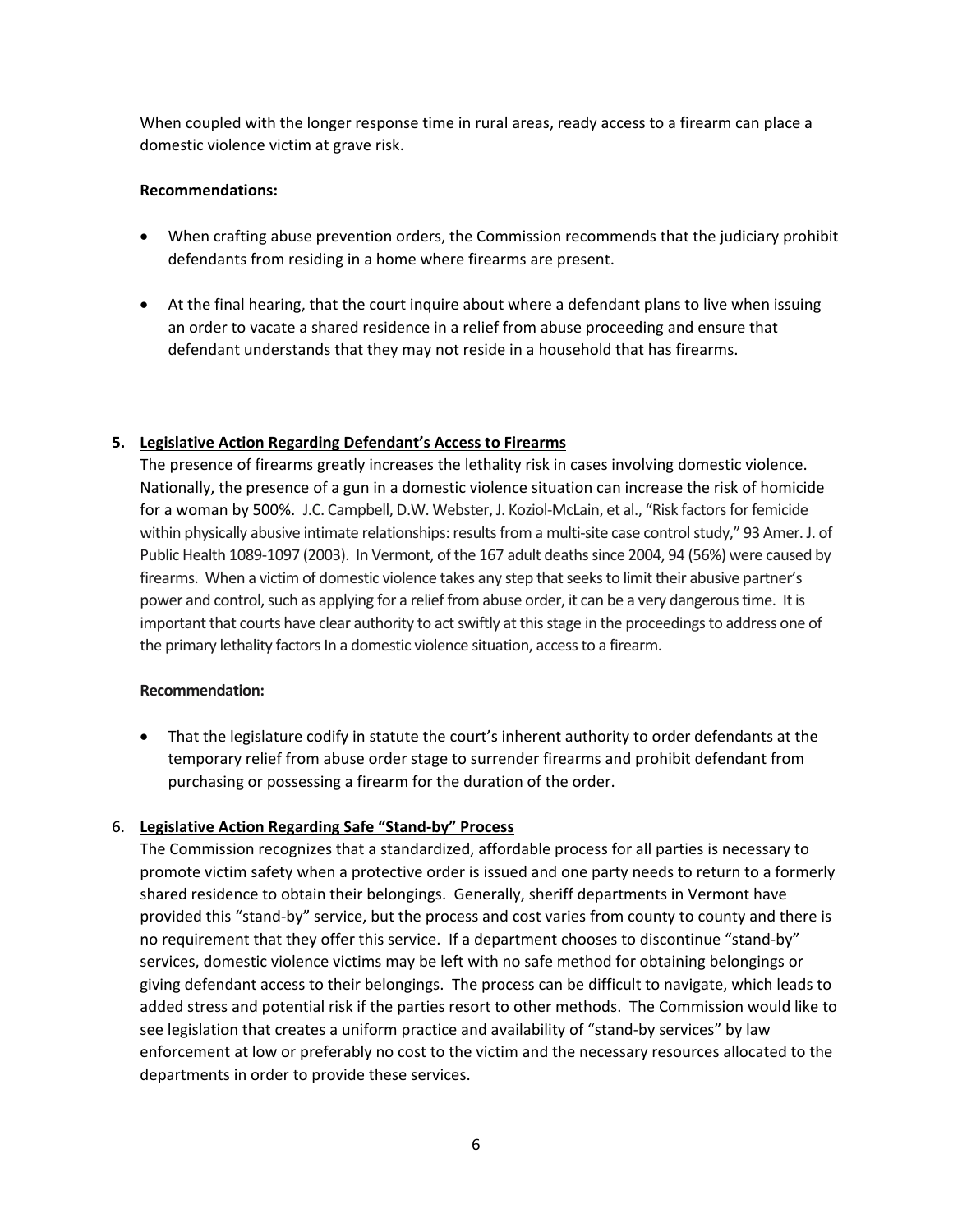#### **Recommendation:**

- That the legislature explore a standardized, affordable and safe "stand-by" process, preferably free, for plaintiffs and defendants in relief from abuse proceedings to retrieve personal property from a shared residence.
- That the judiciary issue specific and detailed instructions in relief from abuse orders as to what property the court has authorized for removal to help facilitate a smooth process.

#### **SUCCESS: Response to gap identified in system:**

In a review, the Commission learned about the risk created when a temporary order expires before a final order can be served on the defendant. This gap left some victims without court-ordered protection during what can be a very dangerous period of time. In September 2019, the Commission reached out to the Chief Superior Judge about this concern and we were pleased to see that the Judiciary acted promptly to revise its form language to eliminate this gap. The judiciary also joined with the Network Against Domestic and Sexual Violence to address the legislature to codify this change through legislation. *See* 15 VSA §1105(b)(2).

## **Trends**

#### **Victim Reluctance to Engage in the Court Process**

The Commission has noticed a concerning trend that many victims are reluctant to utilize the court system. In one case review, the victim was concerned that the most recent incident was not severe enough and that the court might not believe her. In another review, the victim was concerned about having to go to court in order to obtain an order. Simply stepping into a courtroom where the defendant would also be present created an obstacle. The victim was also concerned that the order might have adverse implications for defendant's employment. We believe that the court system should work to lessen both real and perceived barriers to access. It is also important to ensure that when relief is granted, that it effectively addresses the plaintiff's safety concerns.

#### **Access to Firearms**

The Commission has noticed a trend that Vermont is not doing enough to limit a defendant's access to firearms in domestic violence cases. In one review, the defendant was ordered not to have any firearms. However, when he was served with the order, police discovered that he was living in a household with a person who had firearms. The person left his firearms unsecured in the residence and the defendant was able to gain access to them. In another case, a responsible party was able to access a firearm that another household member had attempted to hide from him. To address this, we need to make safe firearms storage widely available and accessible throughout Vermont. The Commission would also like to see courts, police, the health department, the medical community, health care providers, and community members promote usage of these facilities when domestic violence is an issue.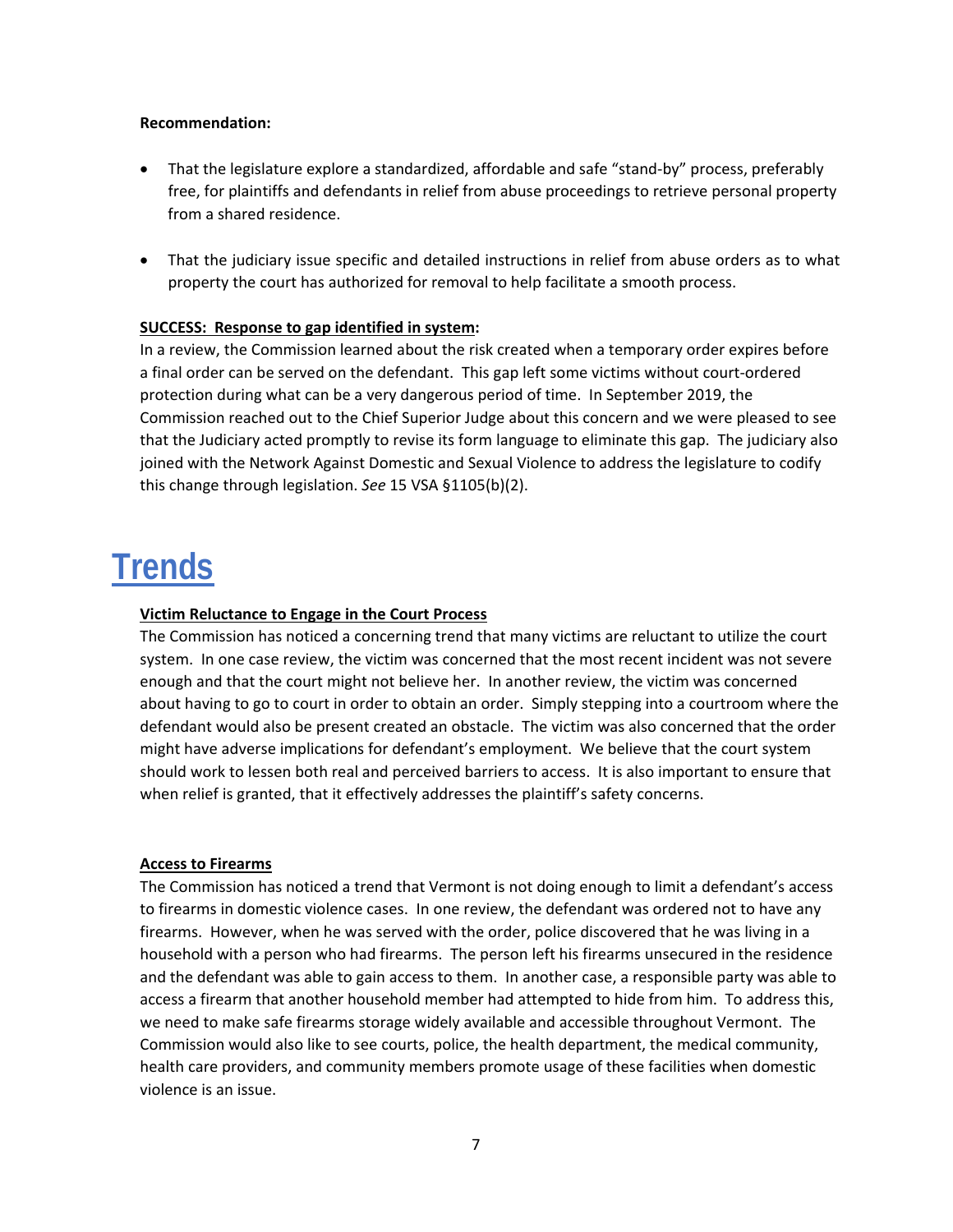#### **Increase in Continuances**

The Commission has noticed that the number of continuances in relief from abuse order cases is rising. It is hard to determine a precise cause without data to track how many orders are unable to be served, not attempted in a timely manner, or if the service paperwork is not returned to the court once it is served in a timely manner. This is not a problem unique to Vermont. There are many states that have issues with timely service, though Vermont is unique in requiring personal service of both the temporary and final order. The Commission believes that the court should explore ways of lessening the strain placed on plaintiffs when they are required to appear in court, whether virtually or in person, on the day of the hearing even if the order has not yet been served. The Commission suggests that the court explore an automated call service that plaintiffs could call to learn if an order has been served and consider an option for making continuances available to plaintiffs the day before the final hearing if the order has not been served.

#### **Lack of Consistency in Prosecution**

The commission has observed that co-occurring crimes that are part of a pattern of domestic violence are not being consistently prosecuted as domestic violence across all counties. As a result, perpetrators are not receiving a consistently robust, early response to domestic violence behaviors. This allows for a continuation and escalation of those behaviors. For example, property crimes and trespasses that are part of a pattern of domestic abuse might be referred to diversion or community justice programs without being flagged by the prosecutor as domestic abuse or evaluated to determine if the conduct should be considered stalking.  $1$  The opportunity to respond to domestic violence before the violence escalates are being missed. It can be extremely dangerous for a victim who turns to the criminal justice system for help to receive an underwhelming response as they will discontinue engagement and the perpetrator is further emboldened.

<span id="page-8-0"></span><sup>&</sup>lt;sup>1</sup> Diversion has an excellent policy in place that addresses what to do if the program learns that domestic violence is an issue. See Attachment 4.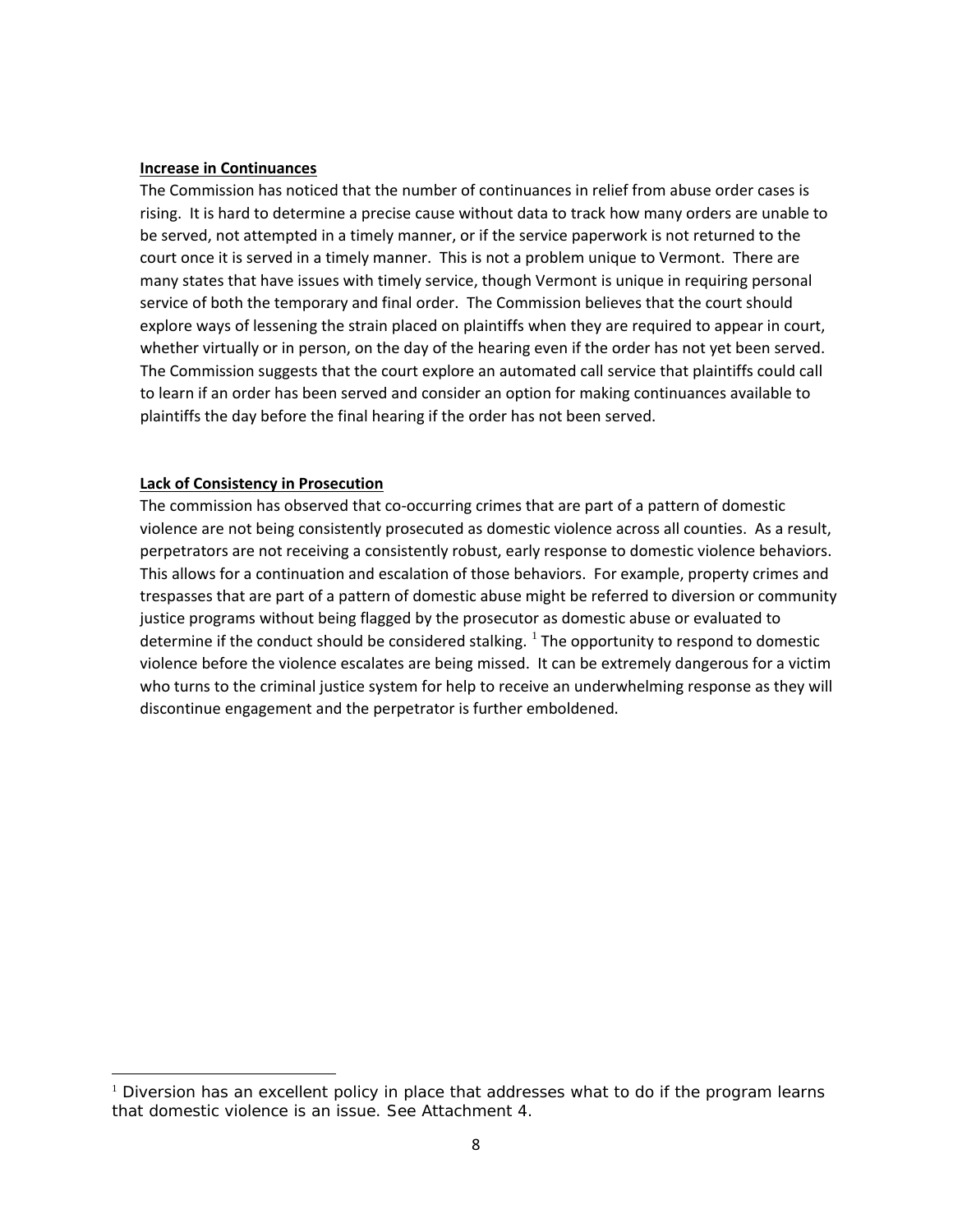Attachment 1:

Domestic Violence Fatality Review Commission Report 2020: Statistical Report (submitted April 7, 2021)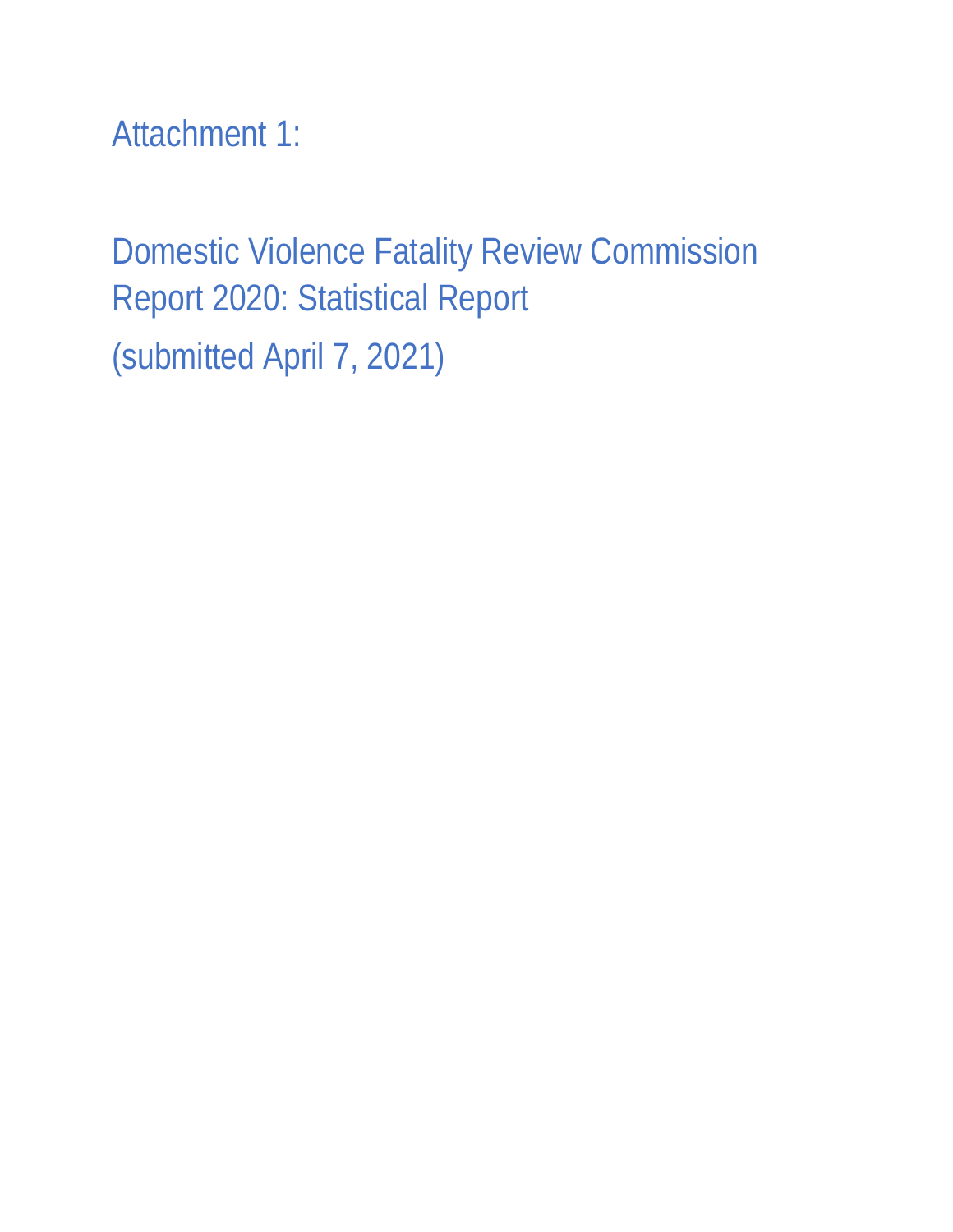## Domestic Violence Fatality Review

# 2020 Legislative Report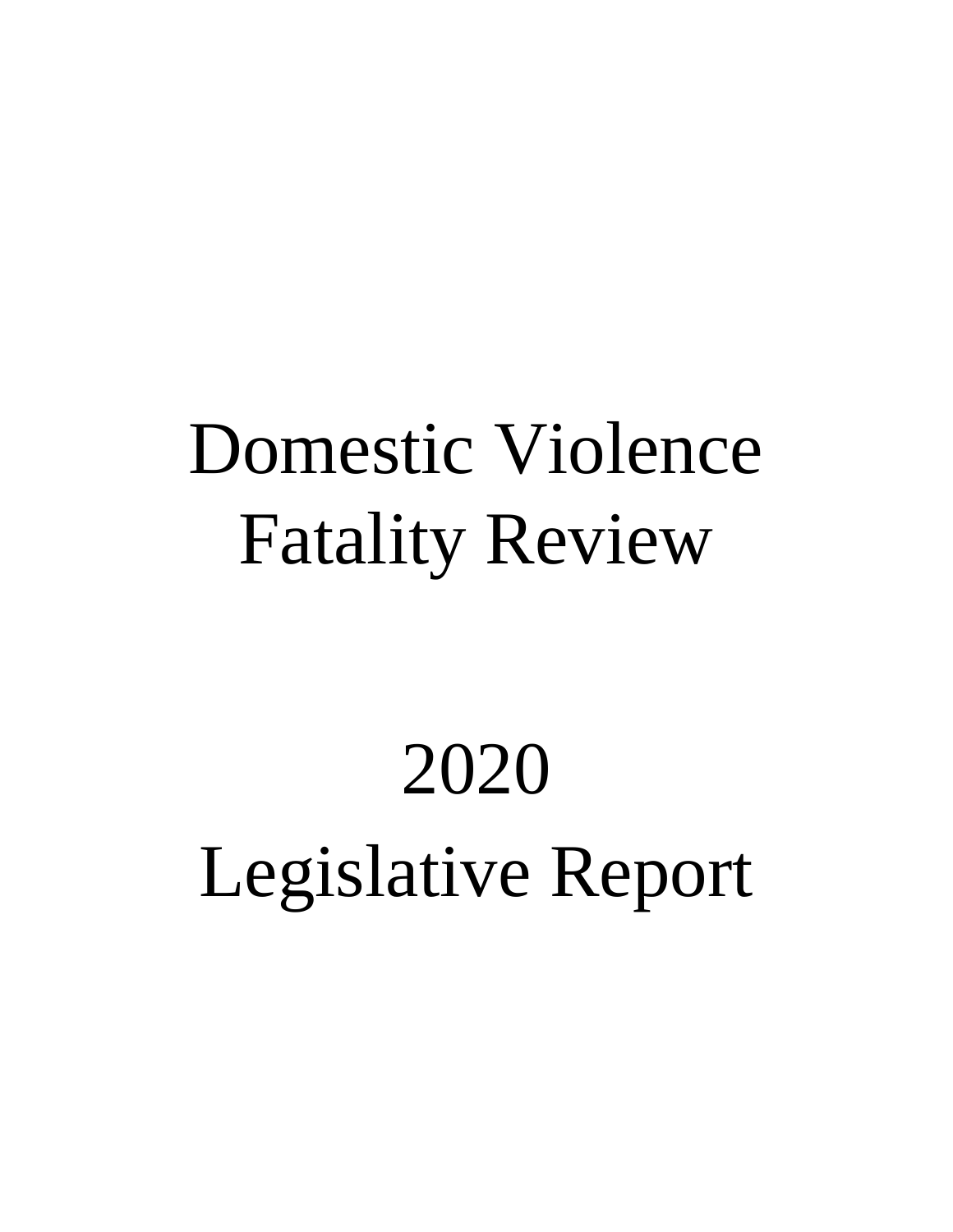## INTRODUCTION

While the pandemic placed extraordinary demands on many of its members, the Commission kept to its regular meeting schedule in 2020 and met six times. It required us to meet differently, but we are very proud of the fact that we continued to do this work despite the challenges of meeting remotely. The Committee completed one in depth case review. We are very grateful to all the witnesses who agreed to meet with us under these conditions. We are very pleased that we were able to continue our work through these difficult times. For a list of current members of the Commission, please see the attached appendix. The Commission is greatly indebted to Ellie Breitmaier from the Department for Children and Families who retired in September 2020 and Sally Kerschner from the Vermont Department of Health who is retiring in April 2021. We would like to thank them for their service and contributions to the Commission.

## DOMESTIC VIOLENCE 2020 HOMICIDE DATA

According to the Medical Examiner's Office, there were 15 homicides in Vermont in 2020. Of these, eight involved a firearm. The Commission reviewed all 15 homicides and determined that eight were related to domestic violence. For the definition that the Commission uses to determine if a homicide is domestic violence related, please see the attached appendix.

#### Cause of Death

Of the eight domestic violence related homicides, four involved firearms, two involved stabbing and two involved blunt trauma injuries.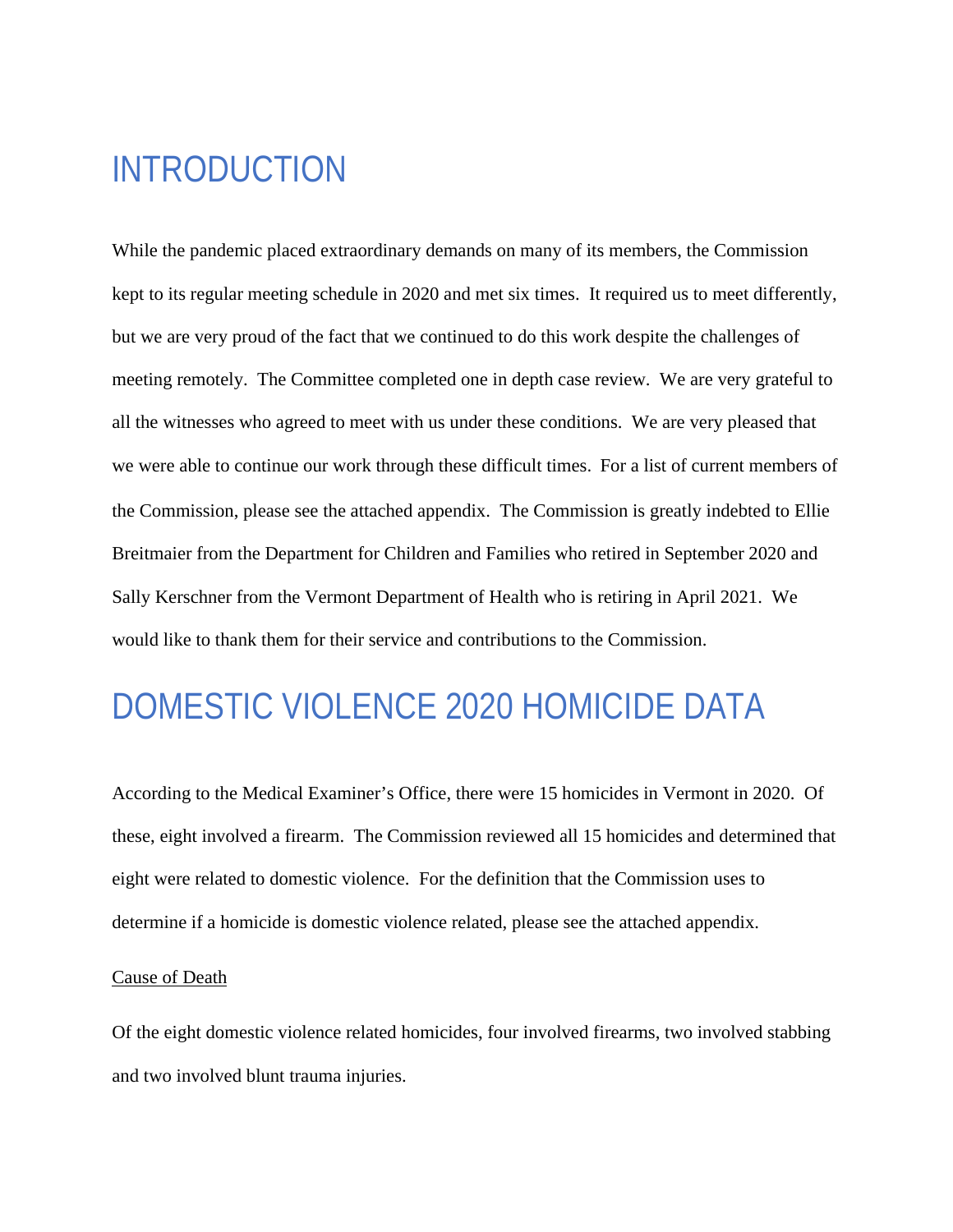#### Relationship Between Decedent and Responsible Party

Five involved intimate partner relationships, two were recently separated and three involved current partners. In two of these, the responsible party was not the person directly involved in the relationship. Three involved family members who lived in the same household.

#### Background of Decedents

Decedents in the domestic violence related homicides ranged in age from 1 month to 71 years old. Seven decedents were white, one was black. There were seven male decedents and one female.

#### Background of Responsible Parties

Responsible parties ranged in age from 29 to 58. Seven responsible parties were white, one was black. Five were male and three were female.

#### Counties/Location

All but one of the domestic violence related deaths occurred in or around the decedent's home.

| Chittenden |  |
|------------|--|
| Franklin   |  |
| Orange     |  |
| Orleans    |  |
| Washington |  |
| Windham    |  |
| Windsor    |  |

#### Children Present

There were children present in four of the eight domestic violence related homicides.

#### Substances/Alcohol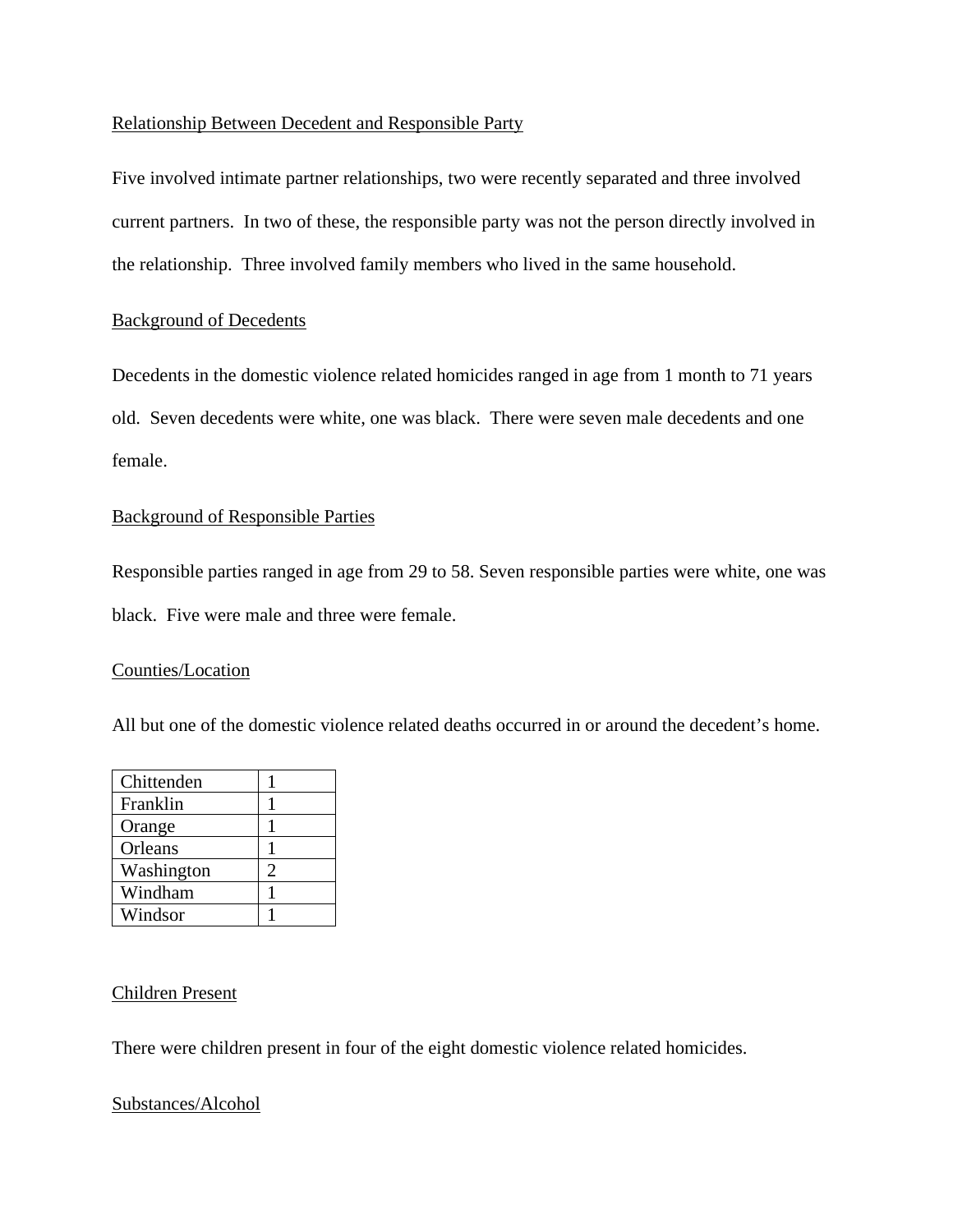There was alcohol or other substances involved in four of the eight domestic violence related homicides.

#### Relief From Abuse Orders

In one domestic violence related homicide, there was a relief from abuse order in effect.

#### Murder/Suicides

Of the eight domestic violence homicides, two of them were murder/suicides.

#### Suicides Related to Domestic Violence

The Commission is aware of three suicides, unrelated to a homicide, that were related to domestic violence. All three of the decedents were male and were recently separated from their intimate partners. All three involved a firearm. Two had criminal charges involving domestic violence and their ex-partners had obtained a relief from abuse order.

## DOMESTIC VIOLENCE HOMICIDE 2019 DATA

There were 19 homicides in Vermont in 2019. Of those, ten involved a firearm. One more involved a firearm that was not fired. Of the total number of homicides, the Commission determined that eight were domestic violence related.

#### Cause of Death

Of the eight domestic violence related homicides, four involved firearms, two involved strangulation, one involved neglect of care and one involved a vehicle.

#### Relationship Between Decedent and Responsible Party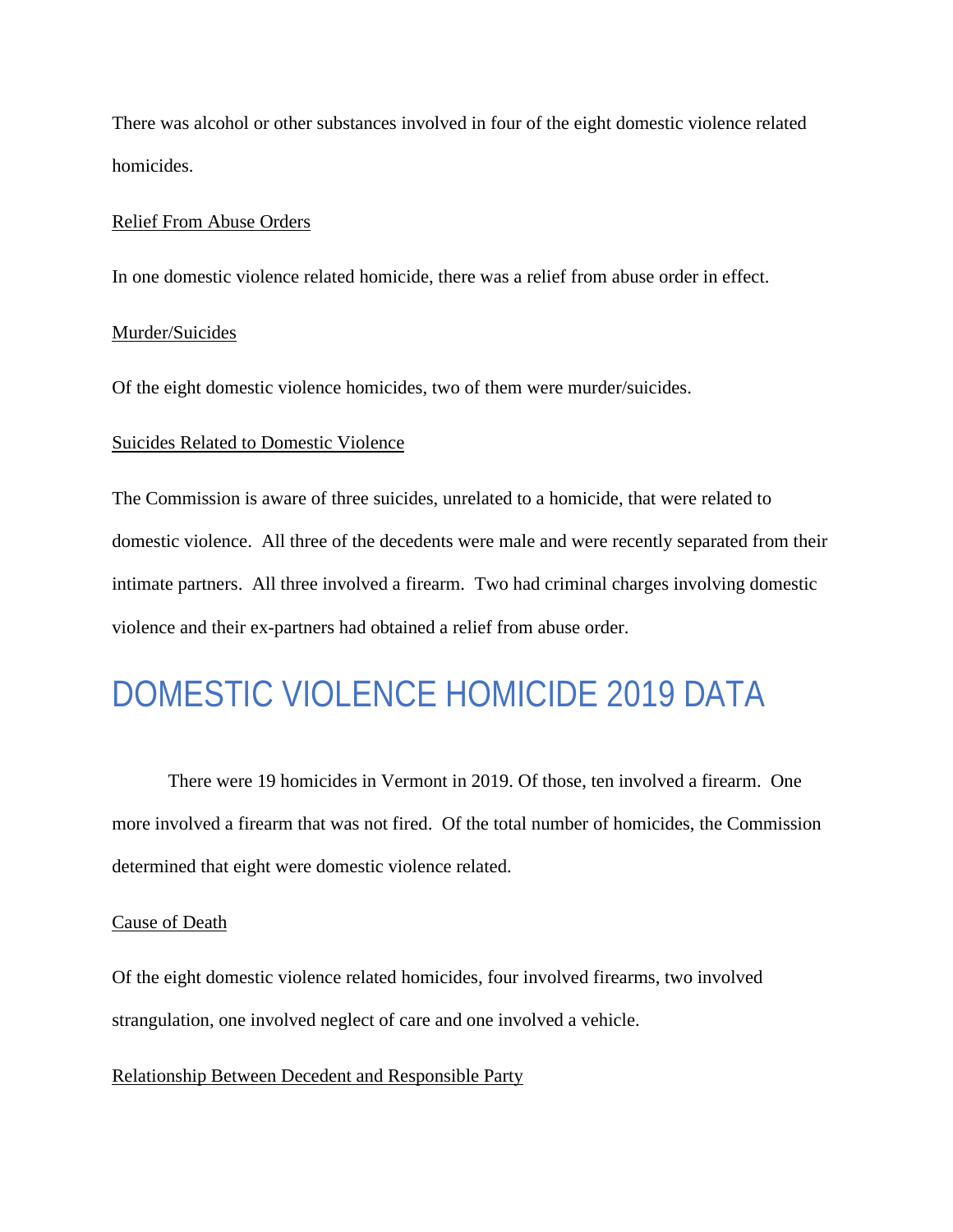Of the eight domestic violence related homicides, six involved intimate partner relationships. Four of the six were current partners and the other two were separated. In one, the responsible party was not directly involved in the relationship and one was an officer involved shooting in response to service call. Two domestic violence related homicides involved family members.

#### Background of Decedents

Decedents ranged in age from 28 to 85 years old. Five decedents were female and three were male. All were white.

#### Background of Responsible Parties

Responsible parties ranged in age from 28 to 71. Six were male and one was female. Seven were white and one was black. In one case, there were two responsible parties. The demographics of the officer involved shooting in response to a service call is not included.

#### Counties/Location

| Addison    |  |
|------------|--|
| Chittenden |  |
| Rutland    |  |

Six of the deaths occurred in or around the home of one of the parties. Two occurred outdoors in a location not near the home.

#### Children Present

In one of the domestic violence related homicides, there were young children present. One of the parties involved in one of the incidents was pregnant.

#### Substance/Alcohol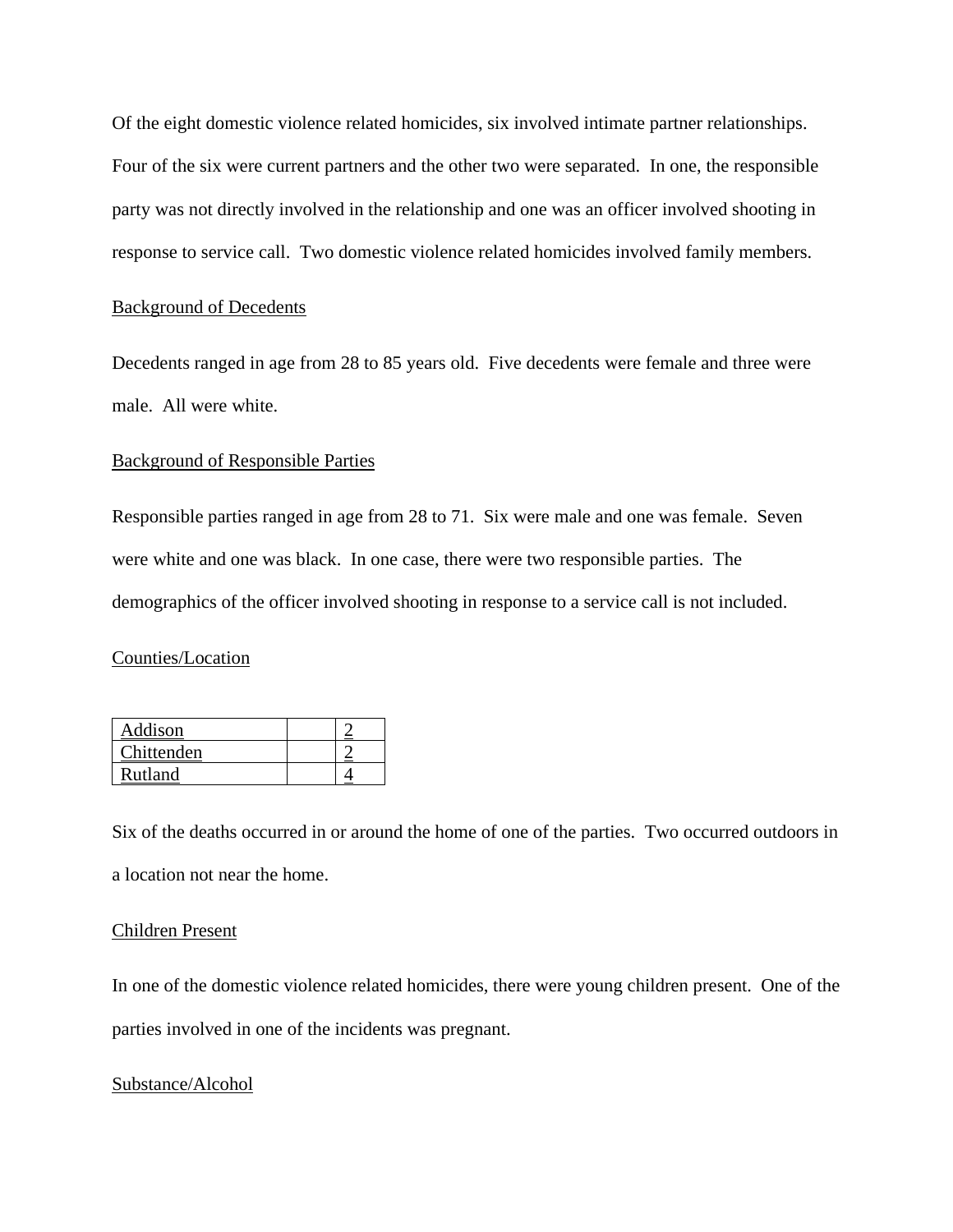There were substances involved in three of the domestic violence related homicides.

#### Relief From Abuse Orders

None of the decedents had obtained relief from abuse orders.

#### Murder/Suicide

Of the eight domestic violence related homicides, two were murder/suicides.

## DOMESTIC VIOLENCE HOMICIDE 2018 DATA

In 2018, there were 16 homicides in Vermont. Twelve involved firearms. Five of the 16 homicides were domestic violence related.

#### Cause of Death

Four of the five were committed with firearms. One death was caused by asphyxiation.

#### Relationship between Decedent and Responsible Party

Four involved intimate partners and one involved a family member. Of the four intimate

partners, one was a current partner and the other three involved recently separated partners.

#### Background of Decedents

Decedents ranged in age from 11 months to 54 years old. One was male and four were females. One was black and four were white.

#### Background of Responsible Party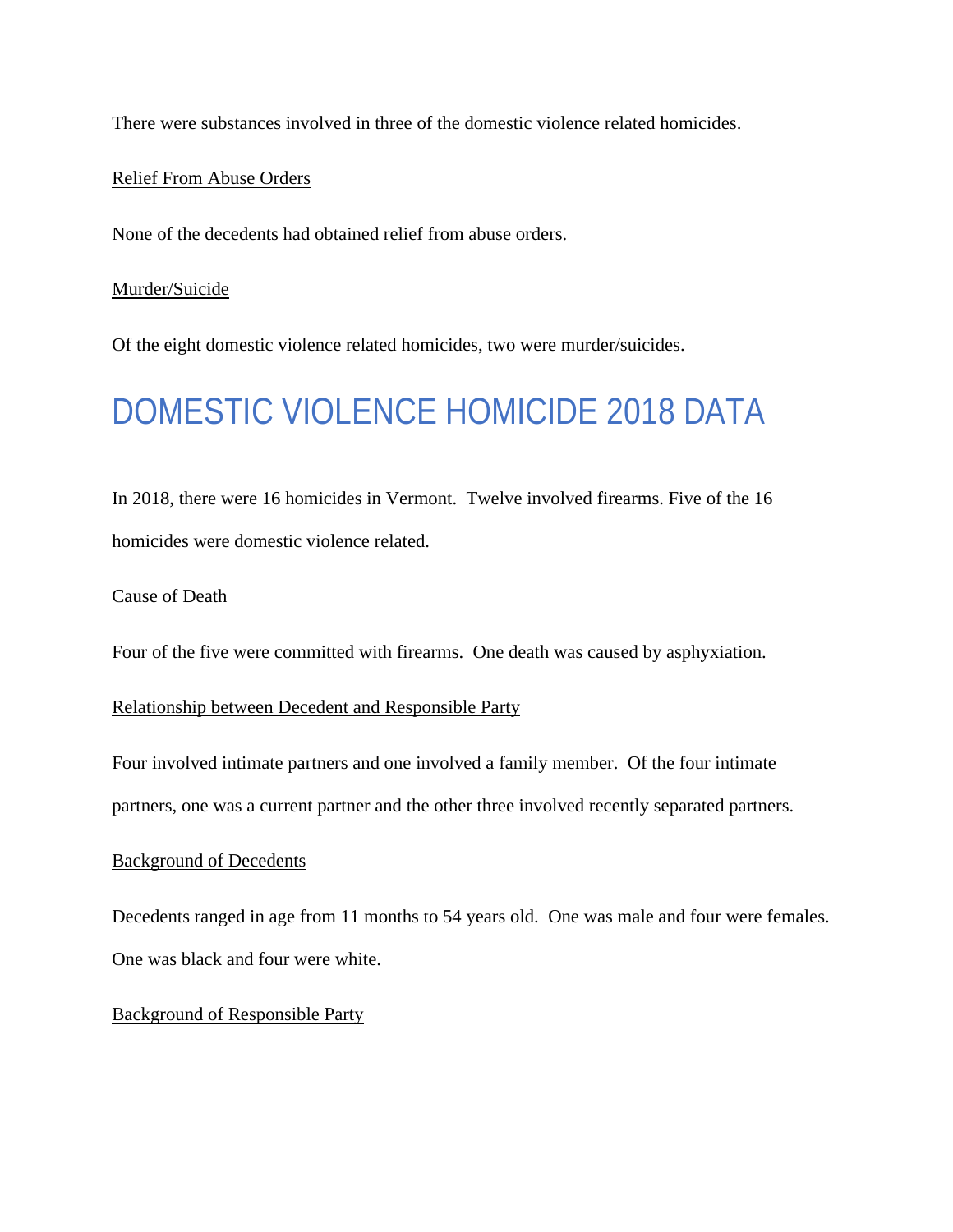Responsible parties ranged in age from 23 to 70 years old. All were male. Three were white and two were black.

Counties/Location

| Chittenden |  |
|------------|--|
| Orleans    |  |
| Washington |  |
| Windsor    |  |

All decedents died inside their homes.

#### Substances/Alcohol

At least two of the five domestic violence related homicides involved drugs and/or alcohol

#### Children Present

One homicide involved a child. There were children present in one other domestic violence related homicide.

#### Relief from Abuse Orders

Two of the decedents had obtained relief from abuse orders in the past. None were in effect at the time of the homicide.

#### Murder/Suicide

There was one murder/suicide and one murder/attempted suicide.

## Historical Data 1994-2020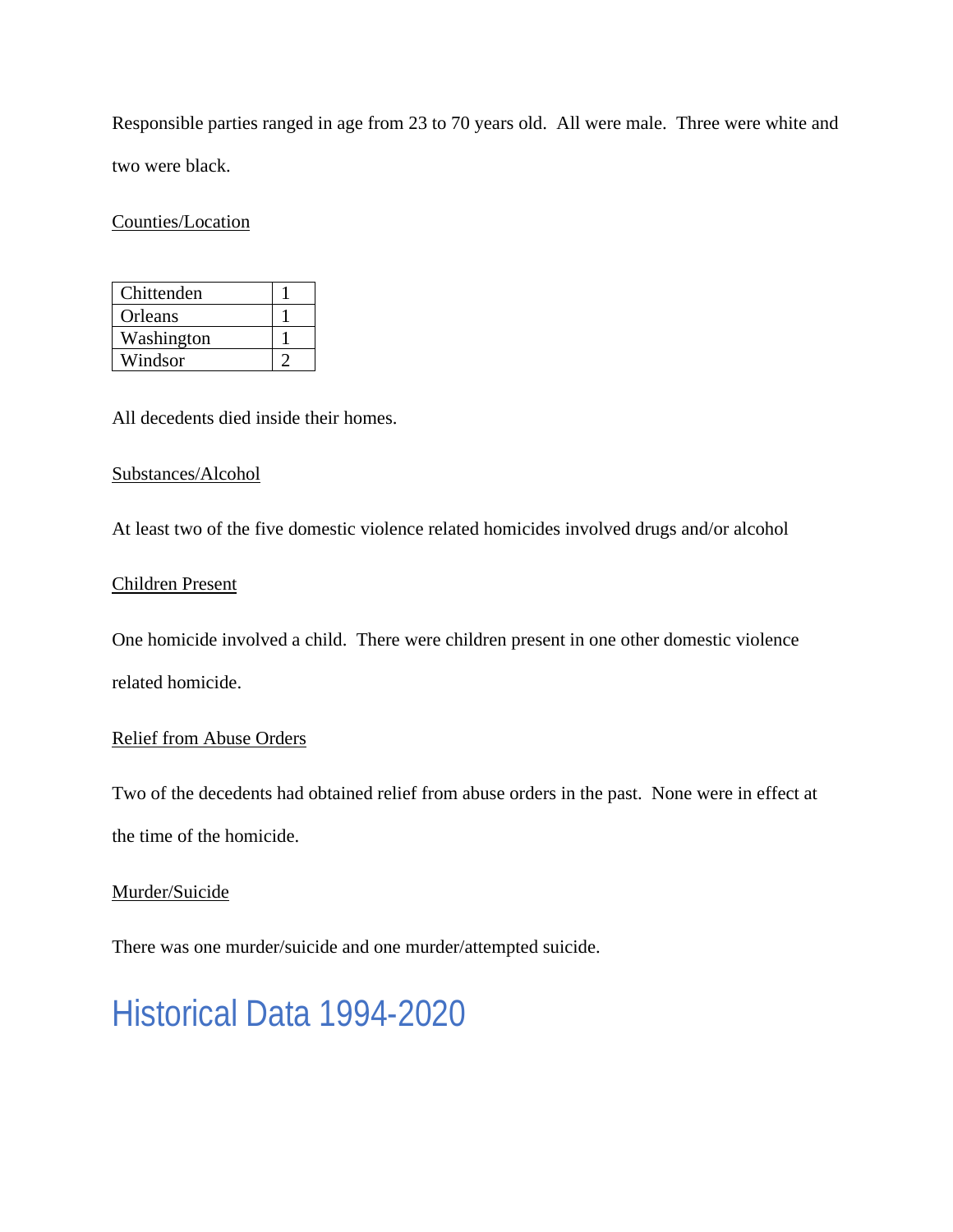The Commission has been tracking adult, domestic violence related homicides since 1994. Prior to 2014, the Commission did not track child decedents. Thus the following data omits any child decedents from the totals and therefore the totals are undercounted.

Since 1994, there have been 346 adult homicides. Of those, 167 or 48% were domestic violence related. Of the 167 deaths, 94 were caused by firearms, or 56%.

## National Data

According to the Center for Disease Control and Prevention, U.S. crime report data suggest that nationally 1 in 5 homicide victims are killed by an intimate partner and that over half of female homicide victims are killed by a current or former partner.

[https://www.cdc.gov/violenceprevention/intimatepartnerviolence/fastfact.html.](https://www.cdc.gov/violenceprevention/intimatepartnerviolence/fastfact.html) The CDC reports that most intimate partner related homicides are committed with a firearm.

[https://www.cdc.gov/mmwr/volumes/69/ss/ss6908a1.htm.](https://www.cdc.gov/mmwr/volumes/69/ss/ss6908a1.htm)

### **Resources**

There are many resources available for people experiencing domestic violence. The National Domestic Violence Hotline: you can use their safety planning tip sheet <https://www.thehotline.org/resources/safety-planning-around-guns-and-firearms> or call (800) 799-SAFE. The Vermont Network Against Domestic and Sexual Abuse has a statewide hotline for domestic abuse that can be reached at 800-228-7395. The Network's fifteen member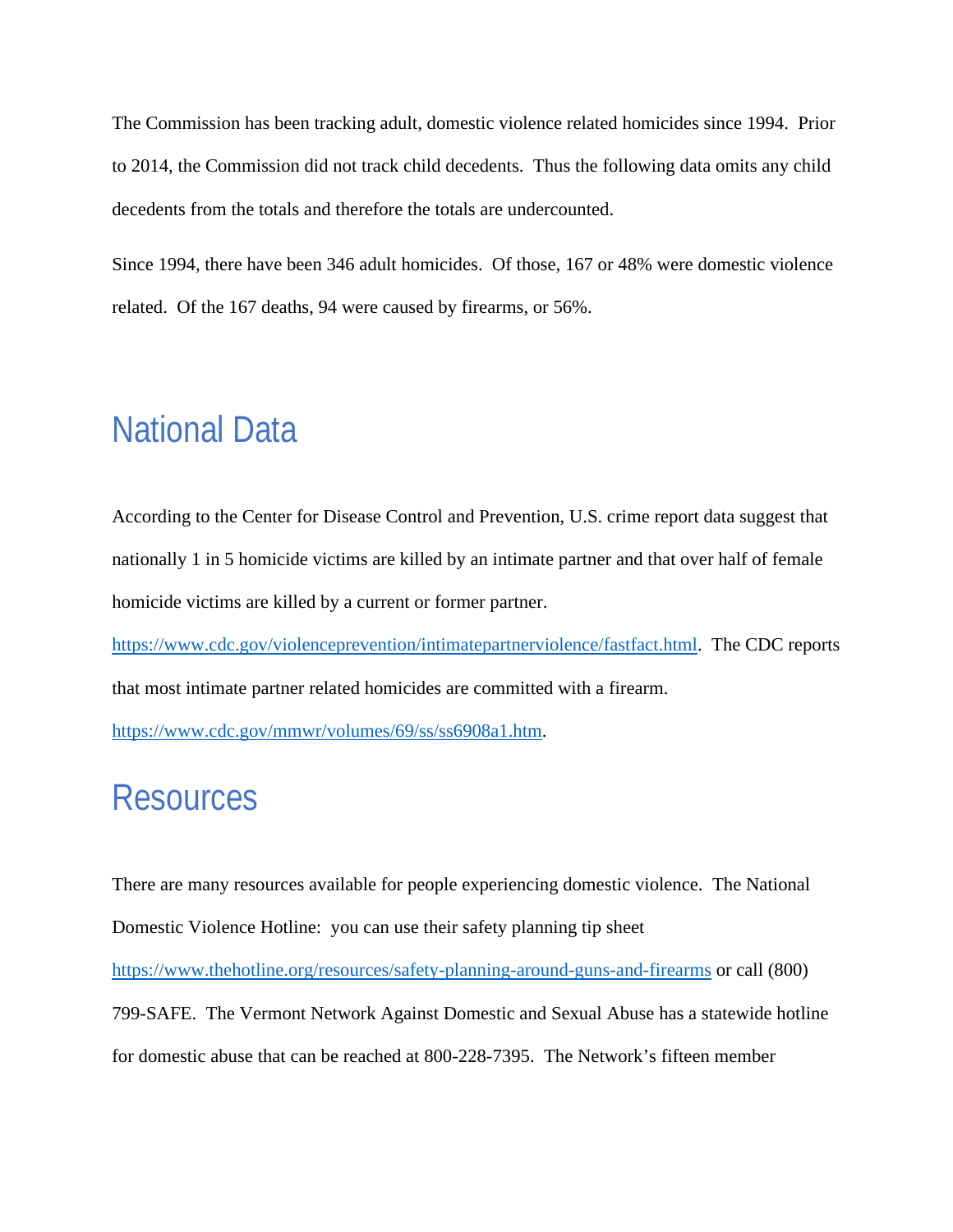programs provide services to survivors in all fourteen counties in Vermont. For an interactive map to help you locate a local program near you, visit<https://vtnetwork.org/get-help/>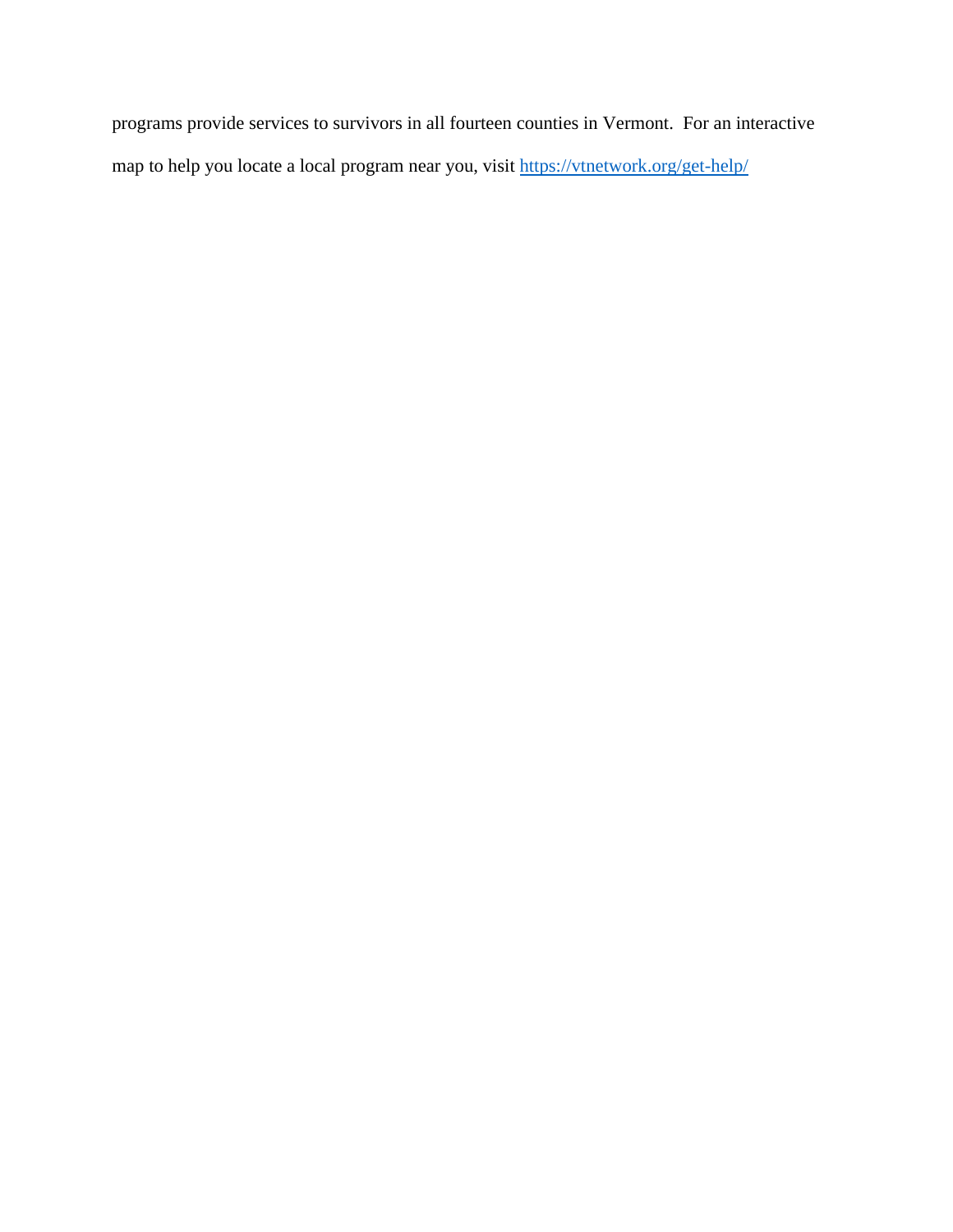Attachment 2:

Do's and Don'ts for Media Appearances in Relation to Domestic Violence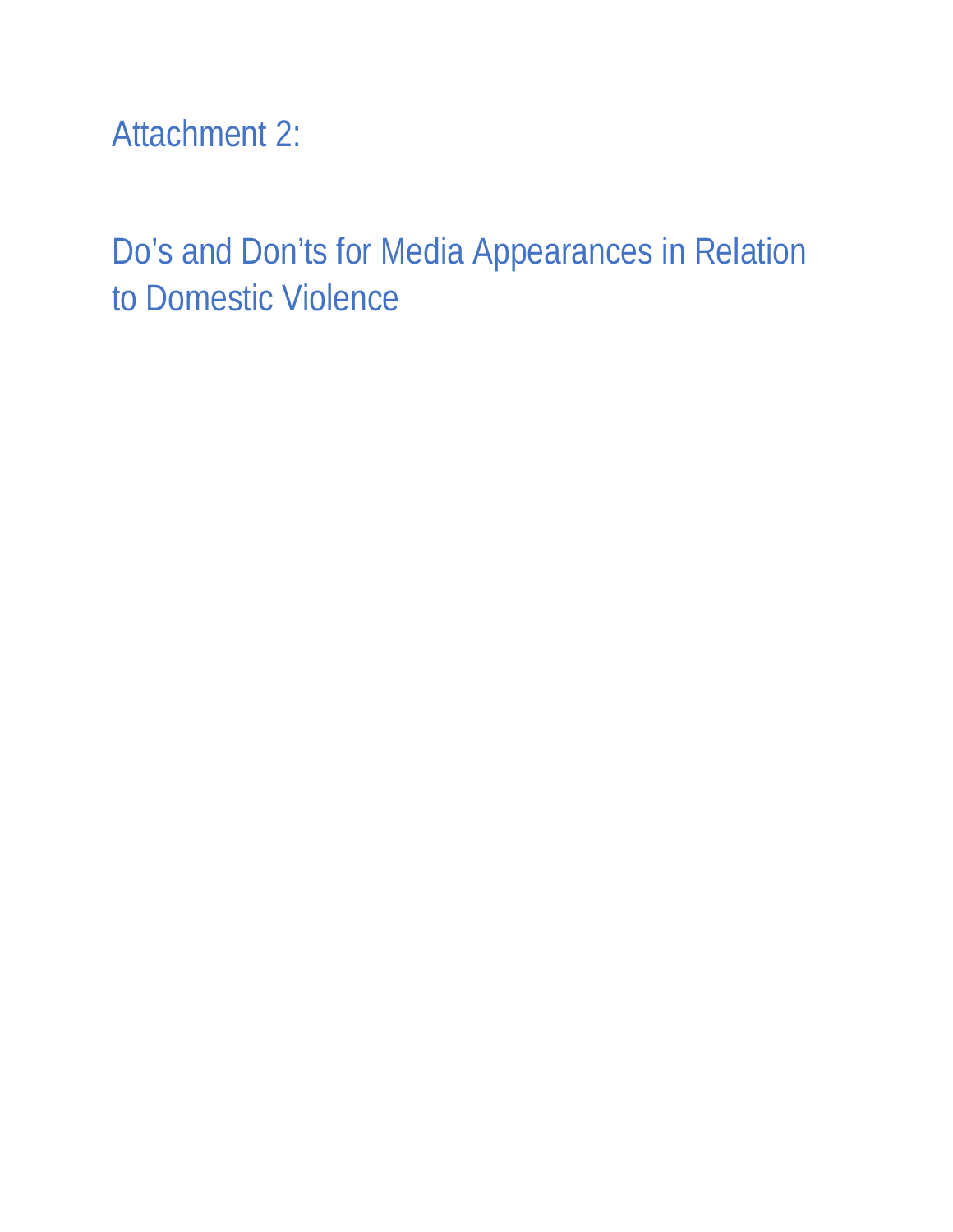Do's and Don'ts for news releases and media appearances in relation to domestic violence

| Do                                                                                                                                                                                                                                                                  | Don't                                                                                                                                                                                                                                                  |  |
|---------------------------------------------------------------------------------------------------------------------------------------------------------------------------------------------------------------------------------------------------------------------|--------------------------------------------------------------------------------------------------------------------------------------------------------------------------------------------------------------------------------------------------------|--|
| <b>CALL IT WHAT IT IS</b>                                                                                                                                                                                                                                           | <b>MISLABEL</b>                                                                                                                                                                                                                                        |  |
| Use the term domestic violence.                                                                                                                                                                                                                                     | Avoid language that minimizes the violence: fami-<br>ly dispute, situation, disturbance, relationship<br>problem etc.                                                                                                                                  |  |
| <b>GIVE CONTEXT</b>                                                                                                                                                                                                                                                 | <b>MISCHARACTERIZE</b>                                                                                                                                                                                                                                 |  |
| Use language like, "We know that there are often<br>warning signs that are missed or are not widely<br>apparent. We know people who abuse their part-<br>ners often are very skilled at hiding their abuse<br>and putting on appearances for the outside<br>world." | Avoid language about how a particular incident of<br>DV is "unusual" or, "No one saw this coming,"<br>avoid "tragedy occurred."                                                                                                                        |  |
| <b>USE FACTS</b>                                                                                                                                                                                                                                                    | <b>ROMANTICIZE</b>                                                                                                                                                                                                                                     |  |
| Speak only to what you know.                                                                                                                                                                                                                                        | Avoid glorifying or otherwise extolling or memori-<br>alizing the suspect, and don't hypothesize or<br>speculate reasons.                                                                                                                              |  |
| <b>RECOGNIZE THE SCOPE</b>                                                                                                                                                                                                                                          | <b>BLAME THE VICTIM</b>                                                                                                                                                                                                                                |  |
| Emphasize that DV can occur in any community<br>or involve people from any background.                                                                                                                                                                              | Avoid suggesting that the reason for the crime is<br>any action taken by the victim for example, "he<br>was upset that she broke up with him," or suggest<br>that the reason for the crime was the suspect<br>attempting to rekindle the relationship. |  |
| <b>TERMINOLOGY MATTERS</b>                                                                                                                                                                                                                                          | <b>USE ALLEGED</b>                                                                                                                                                                                                                                     |  |
| Options include: "The victim reported this crime<br>occurred;" "the allegations involve " and "the<br>state anticipates charging the suspect with ".                                                                                                                | Avoid the term "alleged" when referring to the<br>victim or the crime. It casts doubt on their experi-<br>ence.                                                                                                                                        |  |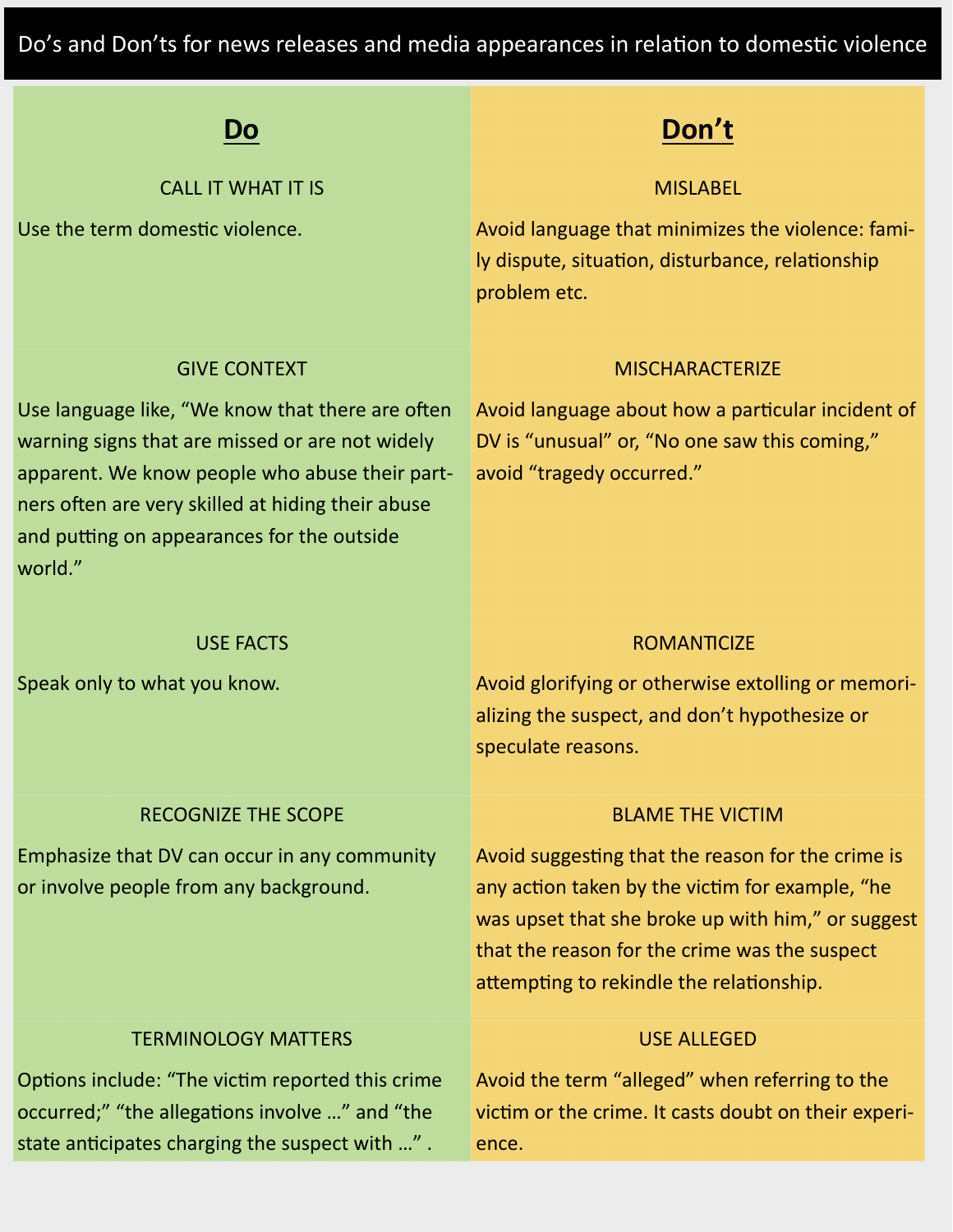Attachment 3:

Social Media Graphic: Domestic Violence Awareness **Month** (posted October 10, 2021)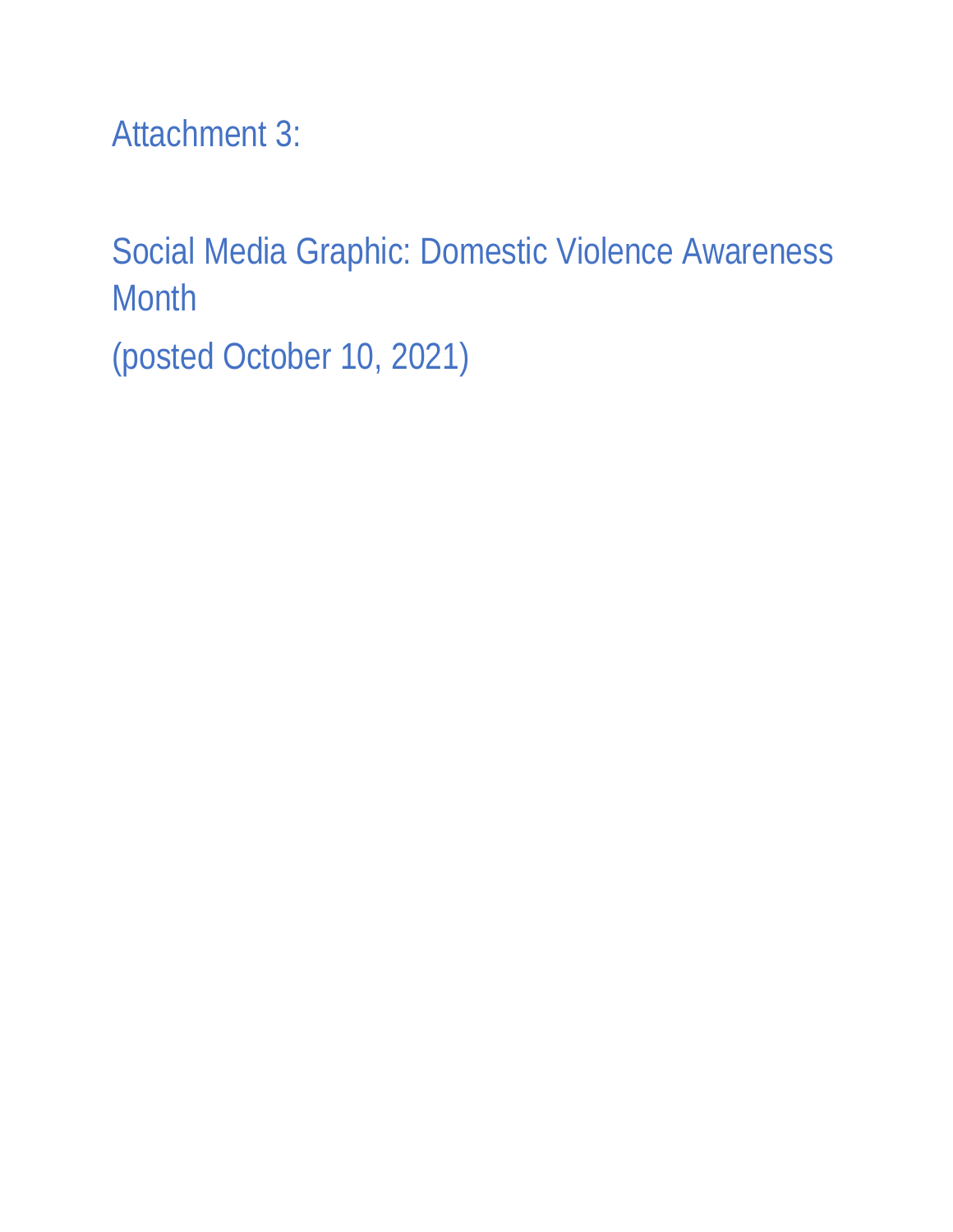

Commission members and/or their agencies shared the above image and a message like the one below on facebook/twitter/Instagram and on front porch forum in October 2021:

Everyone deserves to be safe at home. October is Domestic Violence Awareness Month. If you are concerned about your safety, help is available. We join with the Vermont Domestic Violence Fatality Review Commission to remind Vermonters that there are supportive and confidential advocates across the state available to talk or chat 24/7. Make a connection here: vtnetwork.org/get-help (Tag @vermontnetwork and other partners)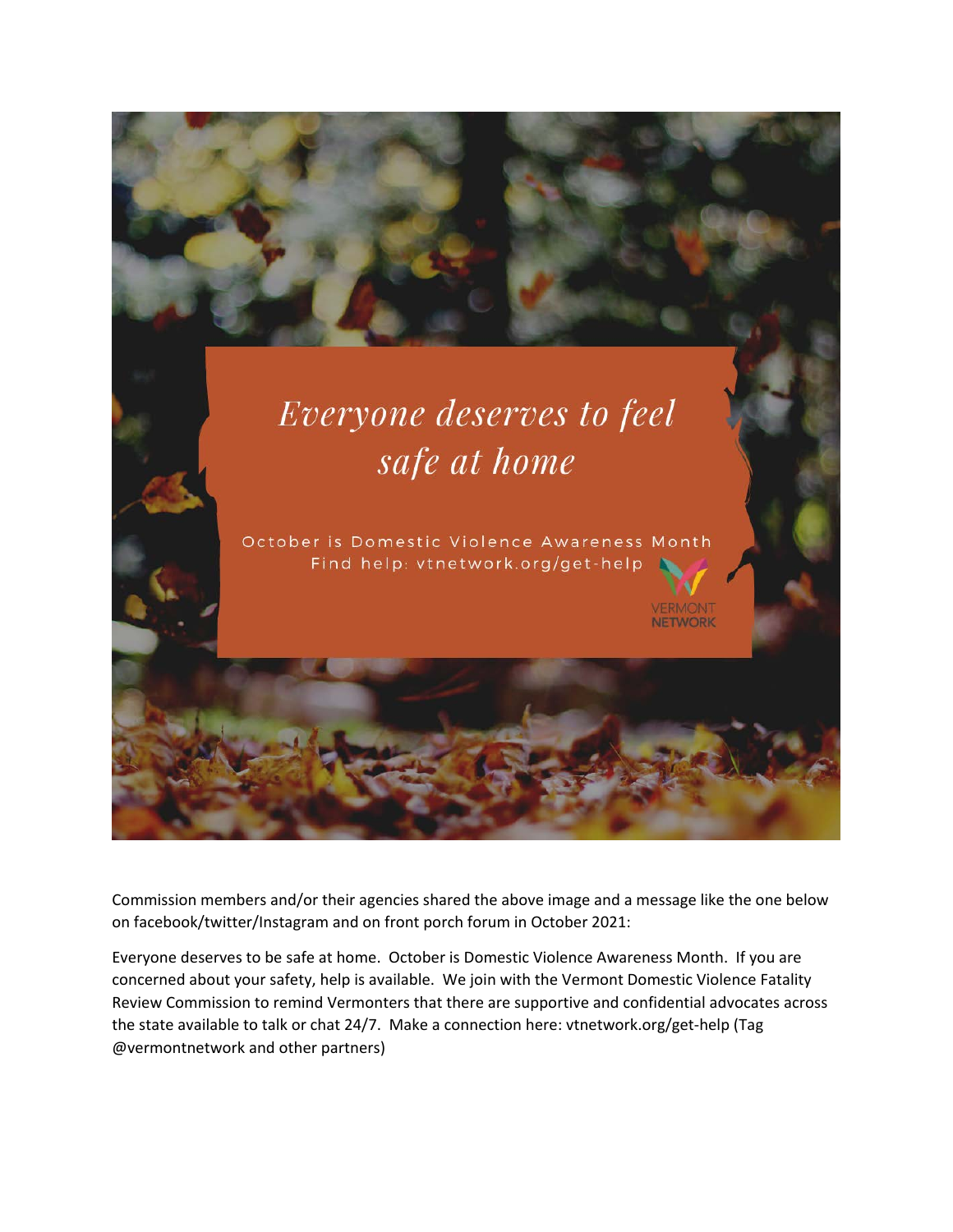Attachment 4:

Policy Used by Court Diversion Programs, "Cases Involving Intimate Partner Violence (IPV)"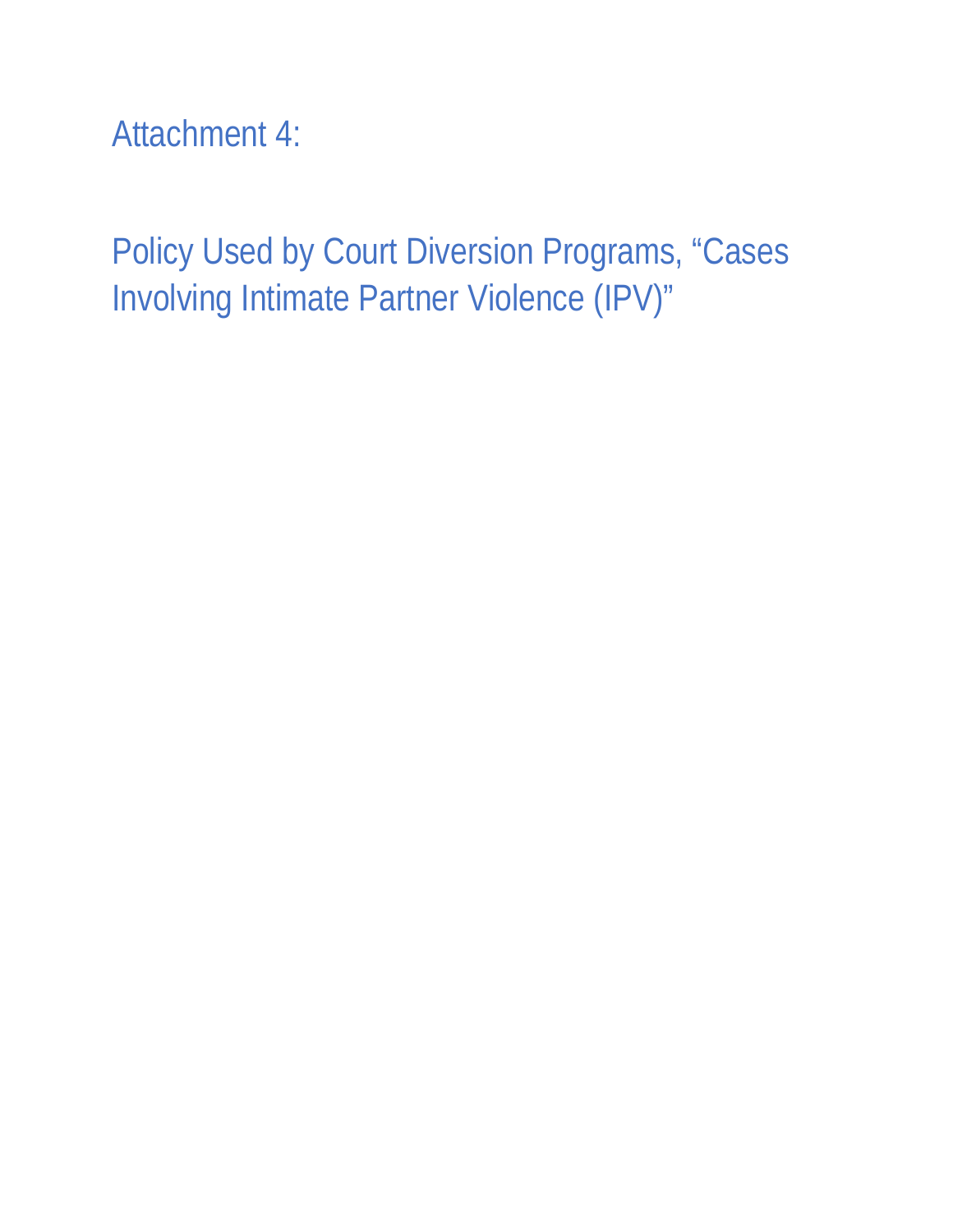#### **Cases involving Intimate Partner Violence (IPV)**

Court Diversion Programs recognize that the youth and criminal justice systems are complex and that no two cases are exactly alike. A variety of factors, conditions, circumstances and identities often complicate the process for the person harmed, for the people trying to help, and for the person responsible for the harm, thus compounding obstacles to healing and accountability. We implement this policy with the intention to be victim-centered and trauma informed.

#### **IPV Policy**

Court Diversion Programs shall not accept referrals for cases in which the offense is part of a pattern of intimate partner violence, sexual violence, or stalking, and in which the person referred is the primary aggressor. If a Court Diversion Program determines that the person referred to the program is a victim in the broader context, then the case referred shall not be excluded based on this policy.

A Court Diversion Program shall not accept a referral in which the case involves **bodily harm** by the referred person to the referred person's partner or former partner.

A Court Diversion program shall follow the *Review Protocol* described below before deciding whether to accept or decline a referral in which the case involves any of the following behaviors, regardless of the charge, by the referred person:

- 1. Violent or non-violent behavior that appears to the Diversion program to intimidate, threaten, or menace the referred person's partner or former partner in an attempt to establish control over the partner or former partner (e.g. punching a wall as an act of intimidation, destruction of partner's property, harming family pets)
- 2. Behavior that is not overtly threatening or menacing and that appears to the Diversion program to be an attempt to establish control over the partner or former partner (e.g. trespassing at partner's place of employment, harassment or assault of former partner's current partner)
- 3. Behavior that involves restricting the partner's or former partner's access to resources and that appears to the program to be an attempt to establish control over a partner or former partner (e.g. taking of money, medication, contraception).

#### **Review Protocol**

After a person has signed a Diversion application the Diversion program shall follow this protocol if the case referred to Diversion involves behavior described in items 1, 2, or 3 above.:

- 1. The Case Manager shall contact the State's Attorney's Victim Advocate and gather as much information as possible about the circumstances of the case and adhere to the legal Diversion confidentiality provisions.
- 2. The Case Manager may consult with the prosecutor and the victim. The Case Manager is advised to not contact the victim in the case if the Case Manager determines that the victim is the primary aggressor in the relationship.
- 3. The Case Manager may consult with the local member program of the Vermont Network Against Domestic and Sexual Violence. The Case Manager shall speak in general terms to respect the confidentiality of all parties and adhere to the legal Diversion confidentiality provisions. Network programs are important resources for safety planning.
- 4. The Case Manager may meet with the referred individual if the program decides that doing so is necessary and appropriate.
- 5. After gathering all the information, the Case Manager shall confer with the program Director and together they shall decide whether to accept the referral. If the program Director is the case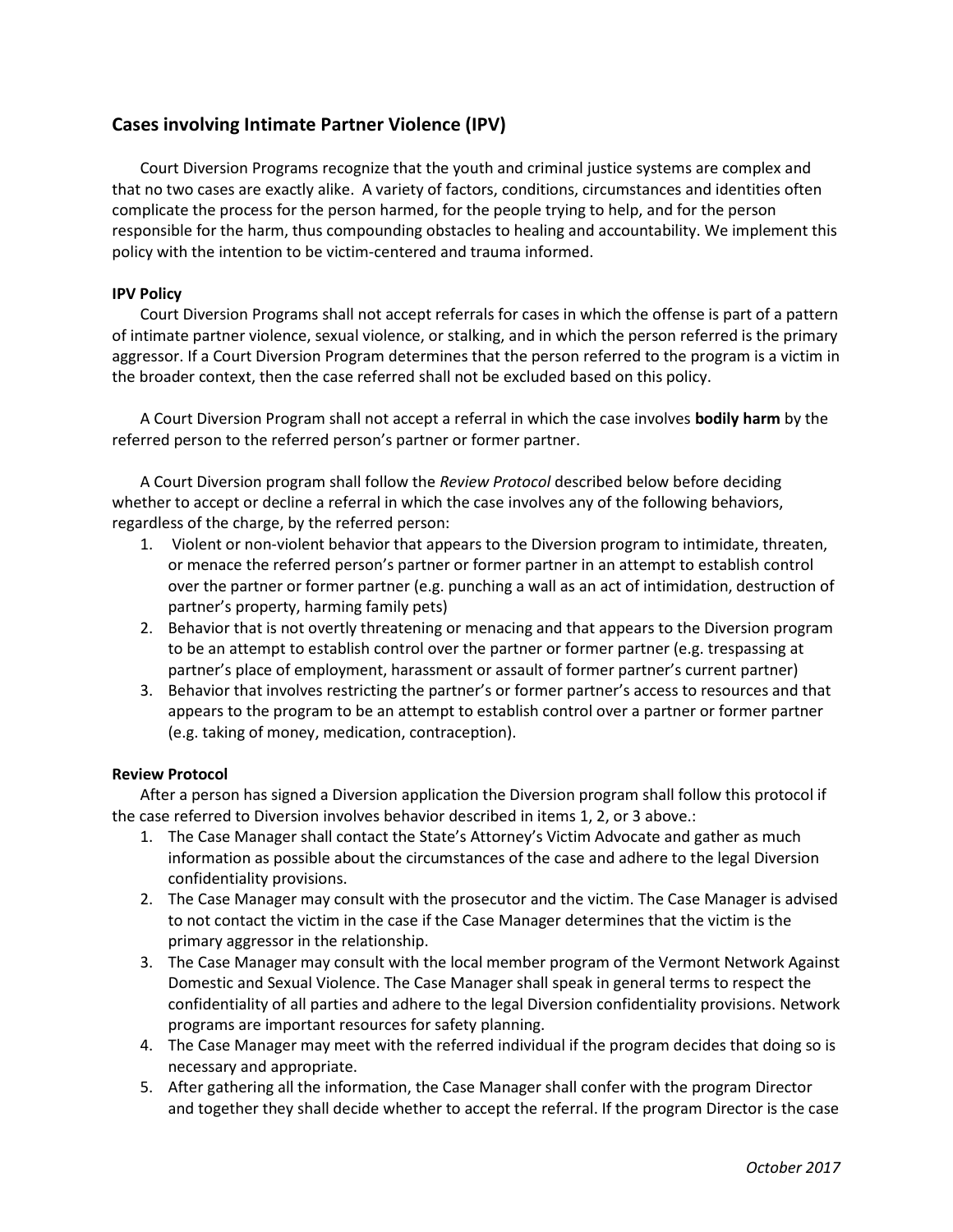manager for the case, the Director shall confer with another member of their local organization. The Case Manager shall describe the case, steps taken, and the reasons why the referral was accepted or denied on the attached form. The completed form shall be kept in the case file and a copy sent to the VACDP Intimate Partner Violence (IPV) committee and the AGO Diversion and Pretrial Services Director, for the purpose of reviewing the use of this protocol.

- 6. If the Case Manager and program Director struggle to reach a decision or are unable to agree, they shall consult with the IPV committee. The IPV committee consists of five members with at least two directors and two case managers. One of the directors will chair the committee. The consultation process will include the following:
	- a. The Case Manager and program Director shall send in writing to the IPV committee a description of the case and the review steps taken to date.
	- b. The committee shall review the information provided, may ask questions of the case manager and director who sought assistance, make a preliminary decision, and then consult the Attorney General's Office Victim Advocate before making a final determination.
	- c. The committee shall then decide whether the Diversion program should accept the referral within ten business days of receipt of the case.
	- d. After a final decision, the Case Manager shall complete the VACDP IPV review form. The completed form shall be kept in the case file and a copy sent to the IPV committee and the AGO Diversion and Pretrial Service Director, for the purpose of reviewing the use of this protocol.

#### **Definitions**

*Intimate Partner Violence*: An incident or pattern of assaultive and coercive behaviors that may include actual or threatened physical injury and sexual assault, psychological abuse, economic coercion and various other tactics. These behaviors are perpetrated by someone who is, was, or wishes to be involved in an intimate or dating relationship with an adult or adolescent, are aimed at establishing control by one partner over the other and result in an atmosphere of fear and/or terror for the victim.

*Sexual violence related offense*: an offense perpetrated against a child or adult that involves a "sexual act" or "sexual conduct" as defined in [13 V.S.A. §3251.](https://legislature.vermont.gov/statutes/section/13/072/03251)

*Intimate Partner Stalking*: Intimate partner stalking involves a "course of conduct" of two or more acts over a period of time, however short, in which a person follows, monitors, surveils, threatens, or makes threats about another person, or interferes with another person's property. The action can be conducted by the person directly or indirectly, and by any action, method, device, or means. "Stalk" means to engage purposefully in a course of conduct directed at a specific person that the person engaging in the conduct knows or should know would cause a reasonable person to fear for his or her safety or the safety of another or would cause a reasonable person substantial emotional stress. 13 [V.S.A. §1061](https://legislature.vermont.gov/statutes/section/13/019/01061)

#### **Policy Intent**

The intent of this policy is to prevent concealing of intimate partner and sexual violence through the confidentiality and record sealing provided to participants of Court Diversion, and to promote the safety of those impacted by intimate partner violence and the program staff. It is meant to support and guide Case Managers and Diversion programs in what may be a difficult decision regarding whether to accept a referral.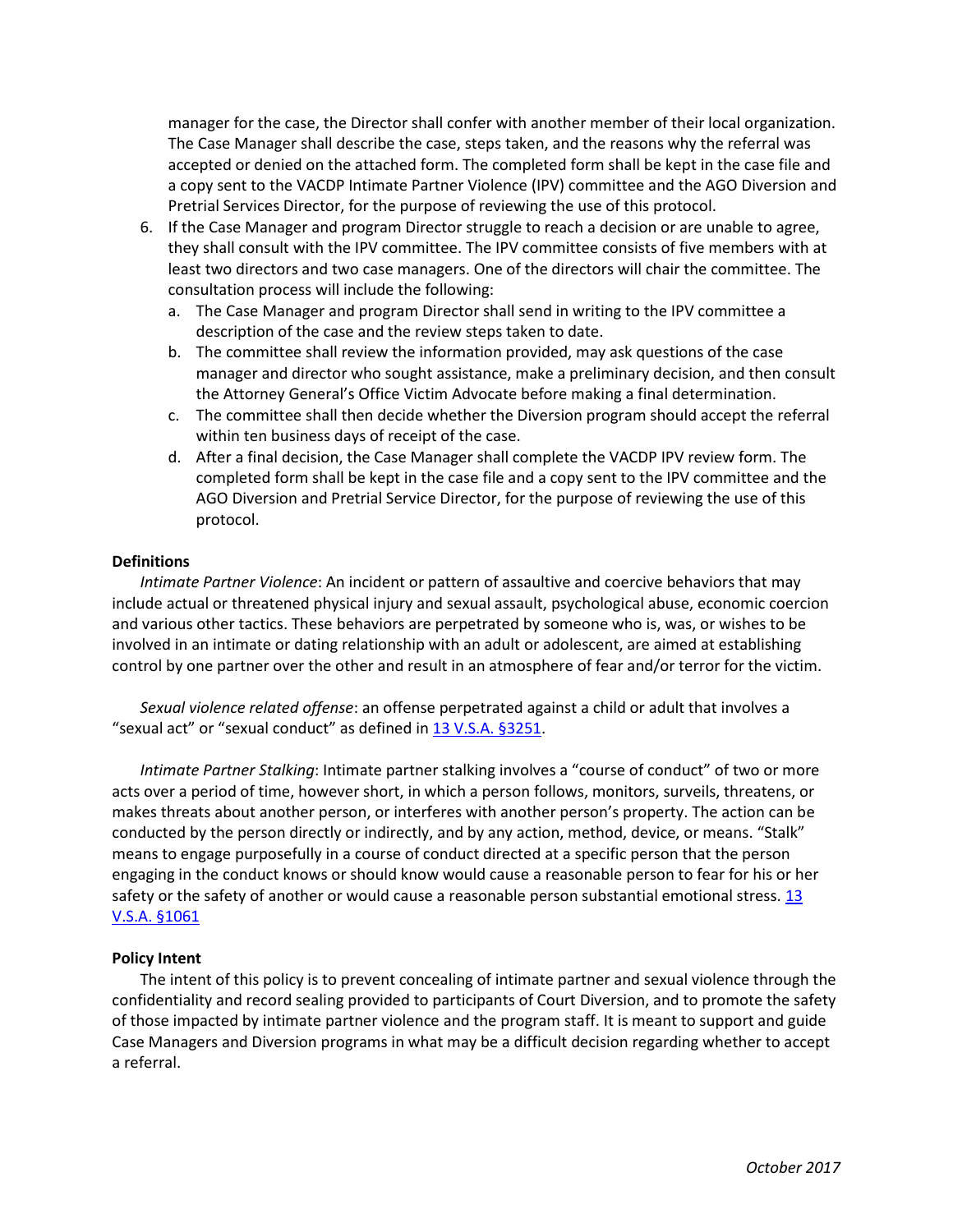#### **Policy Rationale**

Court Diversion Programs recognize that:

- Specialized training in domestic and sexual violence is needed to understand and address risk factors of individuals who are abusive or sexually violent to their intimate partners,
- Court records are important in establishing patterns of abuse for consideration by prosecutors in any future cases,
- Acts that may not appear violent but which are a part of a larger pattern of abuse, control or intimidation (such as property vandalism/destruction, trespassing, false pretenses, etc.) constitute intimate partner violence, and
- Cases where intimate partner violence is present involve complex systems of power and control. Without extensive training and specialized programs, Court Diversion may place itself and others at risk by taking such cases.